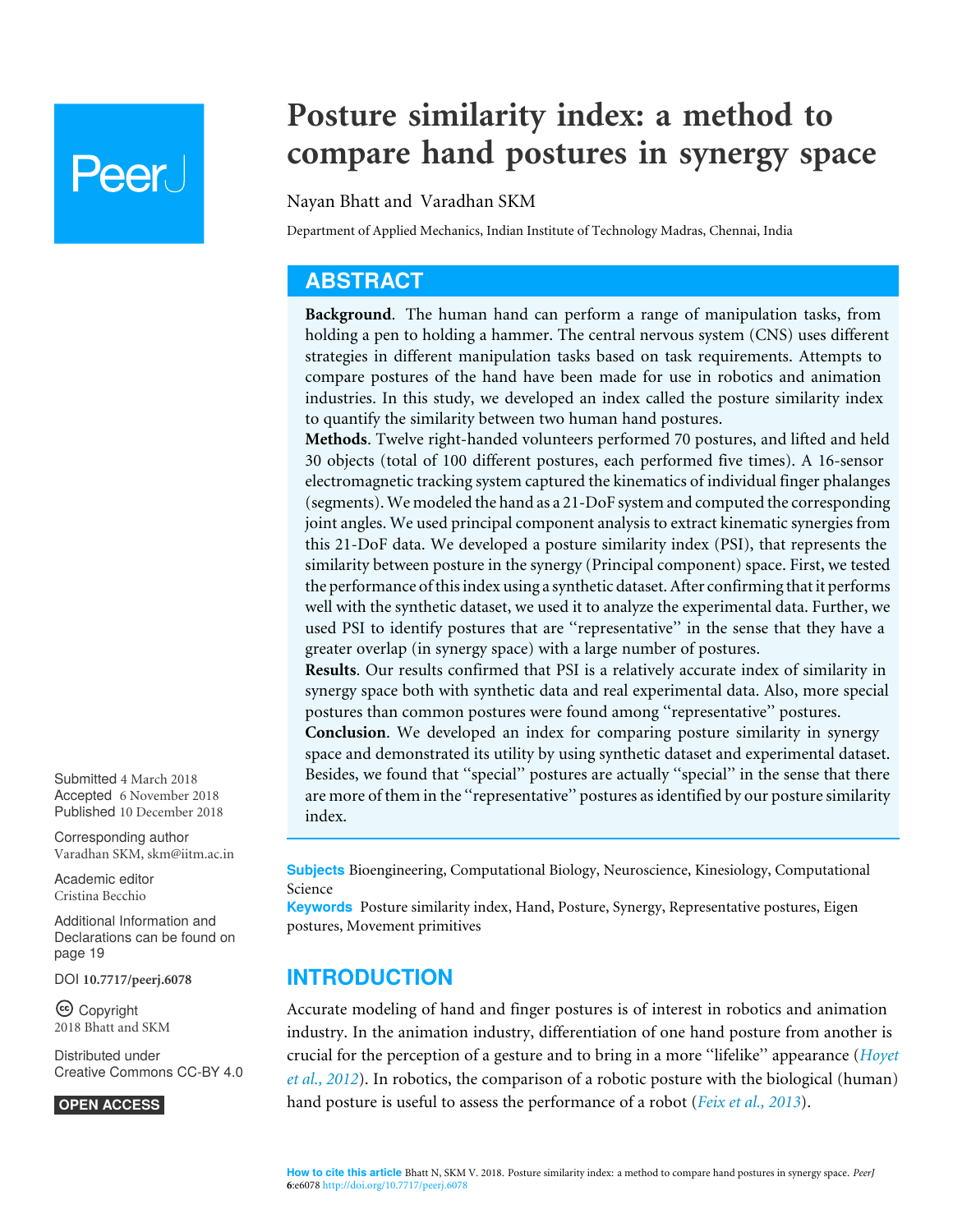Studies in perception of animations have exploited the relatively low number of dimensions that are required to distinguish between perceived postures (*Hoyet et al., 2012*). They used a relatively small number of markers to produce postures that are perceived as different. Studies in robotics have focused on the development of methods to compare a robotic posture with hand posture, the ''anthropomorphism index'' (*Feix et al., 2013*; *Romero et al., 2010*). Other works have focused on exploring the low-dimensional subspace used by human hand postures (*Ciocarlie & Allen, 2009*; *Wheatland, Jörg & Zordan, 2013*). These studies are performed in line with the hope that understanding human grasping could improve the design of grasping robots. These approaches attempt to compare human hand postures with those generated by a computer (animations) or by a robot (robotics). These studies have not attempted a comparison of a human hand posture with another human hand posture.

In the field of motor control, several studies have attempted to characterize and model hand postures (*Santello, Flanders & Soechting, 1998*; *Gentner & Classen, 2006*; *Cavallo et al., 2016*; *Leo et al., 2016*). Many of these studies have used Principal Component Analysis (PCA) to identify the dominant dimensions in the multi-dimensional space of a set of hand and finger postures (where a set of joint angles is used to quantify each posture). Many of these studies quantified and presented the proportion of variance explained by these dominant dimensions.

However, these studies have not attempted comparison of postures per se. As such, assessment of similarity is a challenging problem. Some relatively sophisticated algorithms have been proposed (e.g., *Roweis & Saul, 2000*) to assess similarity. We believe that a method to specifically compare human hand postures in synergy space would be useful in the field of motor control, animation, and robotics. We attempt to develop such a method in this paper.

In this study, we propose, define, and develop an index (posture similarity index, PSI), that quantifies similarity in the principal component (''synergy'') space. We first test this index on a synthetic dataset and then with a small experimental dataset. We then use this index to study similarity across a large number of postures (100 postures, including both everyday life and special postures). Based on PSI, we identify representative postures that may reflect dimensionality of hand action in the synergy space. These representative postures are those that have a relatively large overlap in synergy space with several postures. Among this set of ''representative postures'', we further compare the number of everyday life postures and ''special'' postures.

## **MATERIALS & METHODS**

#### **Participants**

Twelve right-handed volunteers (six males and six females (Age:  $25.5 \pm 1.55$  (SD) years) provided written informed consent and participated in the study. No participant had a history of any neurological disorder or any trauma to the upper extremity. All experimental procedures were approved by the Institutional Ethics Committee of IIT Madras (Approval number: IEC/2016/02/VSK-1/11). All participants were naive to the purpose of the study.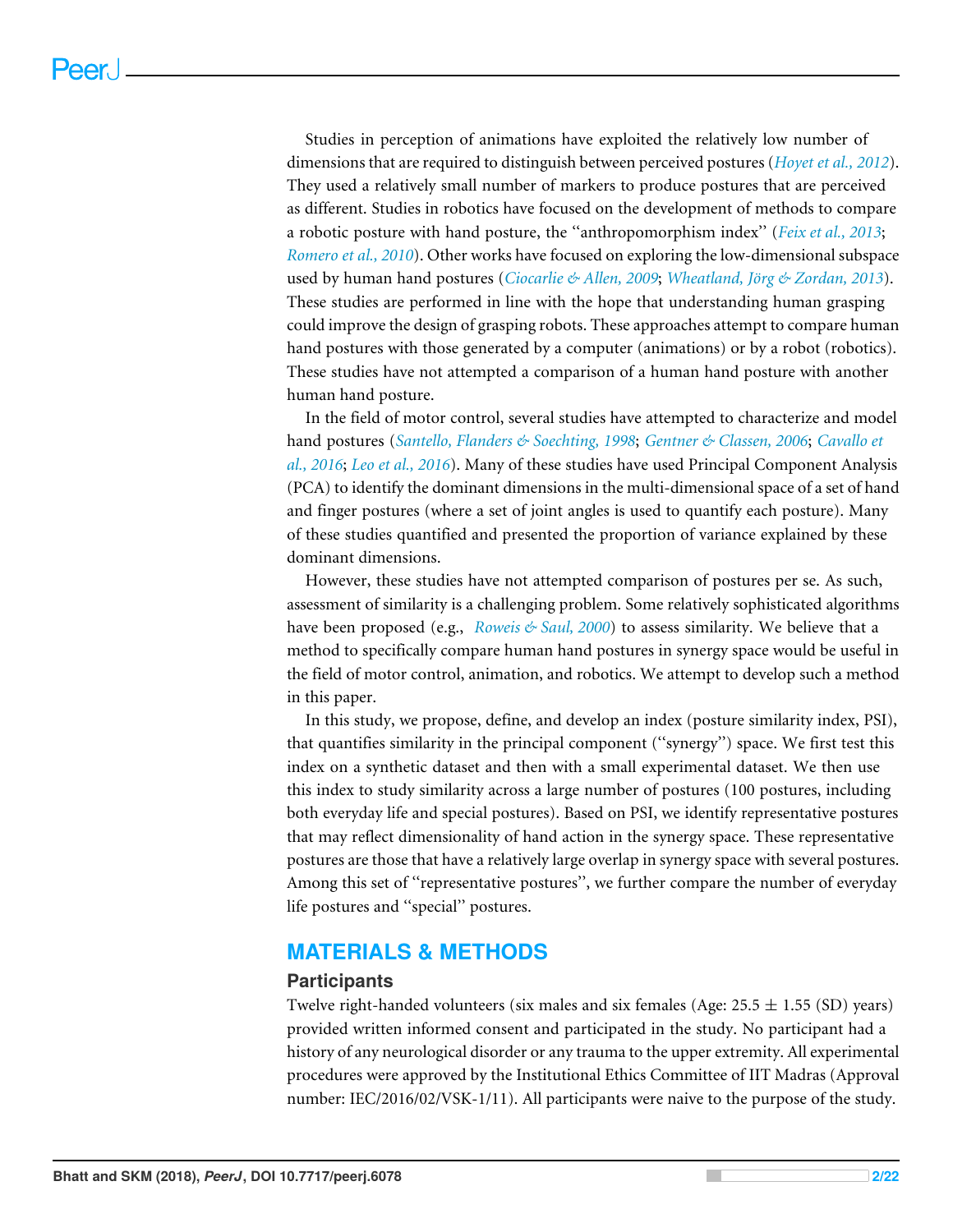#### **Experimental procedure**

The experimental procedure involved performing simple motor acts including specific hand postures and object manipulation. For the collection of kinematic information, we used electromagnetic tracking sensors (diameter 1.8 mm, resolution 1.27  $\mu$ m, static position accuracy 0.76 mm, static angular orientation accuracy 0.15 degree; model: Liberty micro sensors; Polhemus Inc., Colchester, VT, USA). For preventing interference, we minimized the number of metallic objects in the experimental room. We placed the sensors on the dorsal side of digits (I: index; M: middle; R: ring; L: little) using double sided adhesive tape as shown in Fig. 1A. These sensors captured the movement of distal segment/phalanx, middle segment/phalanx, proximal segment/phalanx, and metacarpals. From these quantities, we derived the distal interphalangeal (DIP), proximal interphalangeal (PIP), and metacarpophalangeal (MCPs) joint angles for I, M, R, and L. For the thumb, we measured the movements of distal, proximal, and metacarpal segments and we computed the interphalangeal (IP), metacarpophalangeal (MCP), and carpometacarpal (CMC) joint angles. We mounted the reference sensor near proximal part of the wrist between 2nd and 3rd metacarpal bone. We designed a customized user interface in LabVIEW (National Instruments) environment to collect data at 120 Hz, and performed offline analysis using MATLAB (MathWorks, Natick, MA, USA).

#### **Kinematic data acquisition**

The experimental setup is presented in Fig. 2. Placement of sensors in the lab coordinate system was designed according to biomechanical standards (*Wu et al., 2005*). We defined a base posture at the start of every trial. In this base posture, the hand is in pronation position with all the fingers (including the thumb) fully extended and adducted. Participants were seated in a height adjustable chair comfortably with his/her arm resting on the table at approximately wrist level, with palm facing the surface of the table. A 24-inch LED monitor was placed approximately 1 meter away from the participants.

The experiment consisted of two types of tasks. The first type of task called the externally constrained postures included 30 postures that involved manipulation of an object. The second type of task called the internally constrained postures, included 70 free hand postures that did not involve object manipulation, hence constrained only by the CNS. The participants viewed pictures of target postures for internally constrained postures (i.e., American Sign Language (ASL), Indian dance form Bharatanatyam) on a computer screen. At the beginning of each trial, the participant started from the base posture and reached the target posture. Each trial was five seconds long, and was repeated five times. Hence, participants performed a total of 500 (100 postures  $\times$  5 trials per posture) trials. There was a rest period of ten seconds between trials. Additional rest was provided during the experiment whenever the participant requested.

For the externally constrained postures, before each trial, an object was placed on a predefined marked position, nearly 15 cm away from the hand. Participants were then asked to lift and hold the object approximately 10 cm above the surface. The experimenter visually compared the static posture at the end of the trial with the target posture. The experimenter also carefully observed all the trials and repeated any trial in which the posture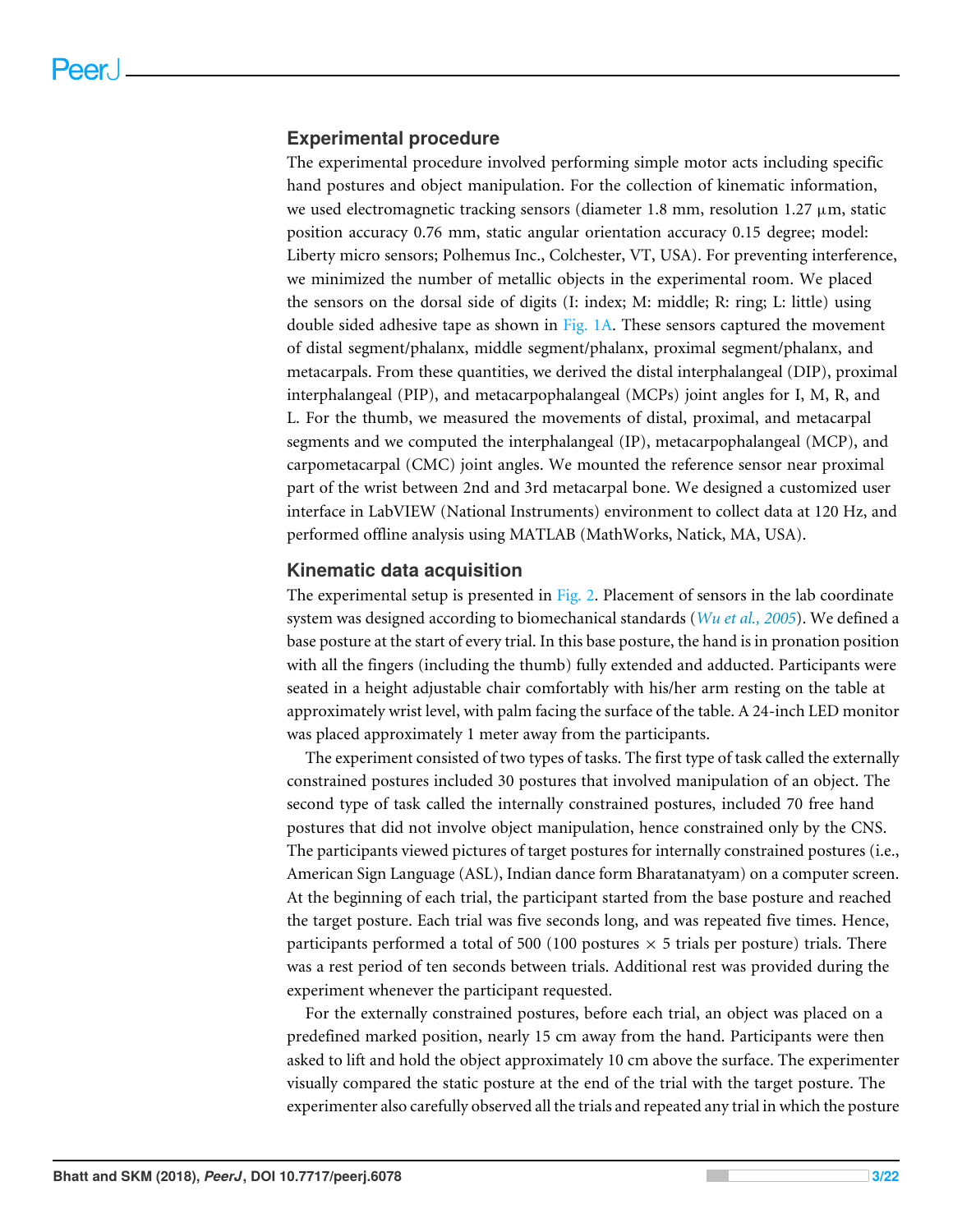

**Figure 1 (A) Sensor placement location on hand. (B) Kinematic hand model consisting of 21 DoFs.** (A) Fifteen sensors are placed on digits and one reference sensor is placed near wrist. (B) DIP and PIP joints corresponds to one DOF; MCP joint corresponds to 2 DOFs; for thumb CMC joint corresponds to three DOFs. All photographs by Varadhan SKM. Hand model: Nayan Bhatt.

Full-size DOI: 10.7717/peerj.6078/fig-1

was not faithfully performed. On an average, less than 2% of the trials were repeated across participants. We have presented the set of all the postures in Supplemental Information 2.

#### **Data processing and kinematic model**

We computed all joint angles using the principles of mechanics (*Zatsiorsky, 1998*; *Jazar, 2010*). We considered the trial duration from ∼3.6 to 4.25 s as static posture (i.e., 70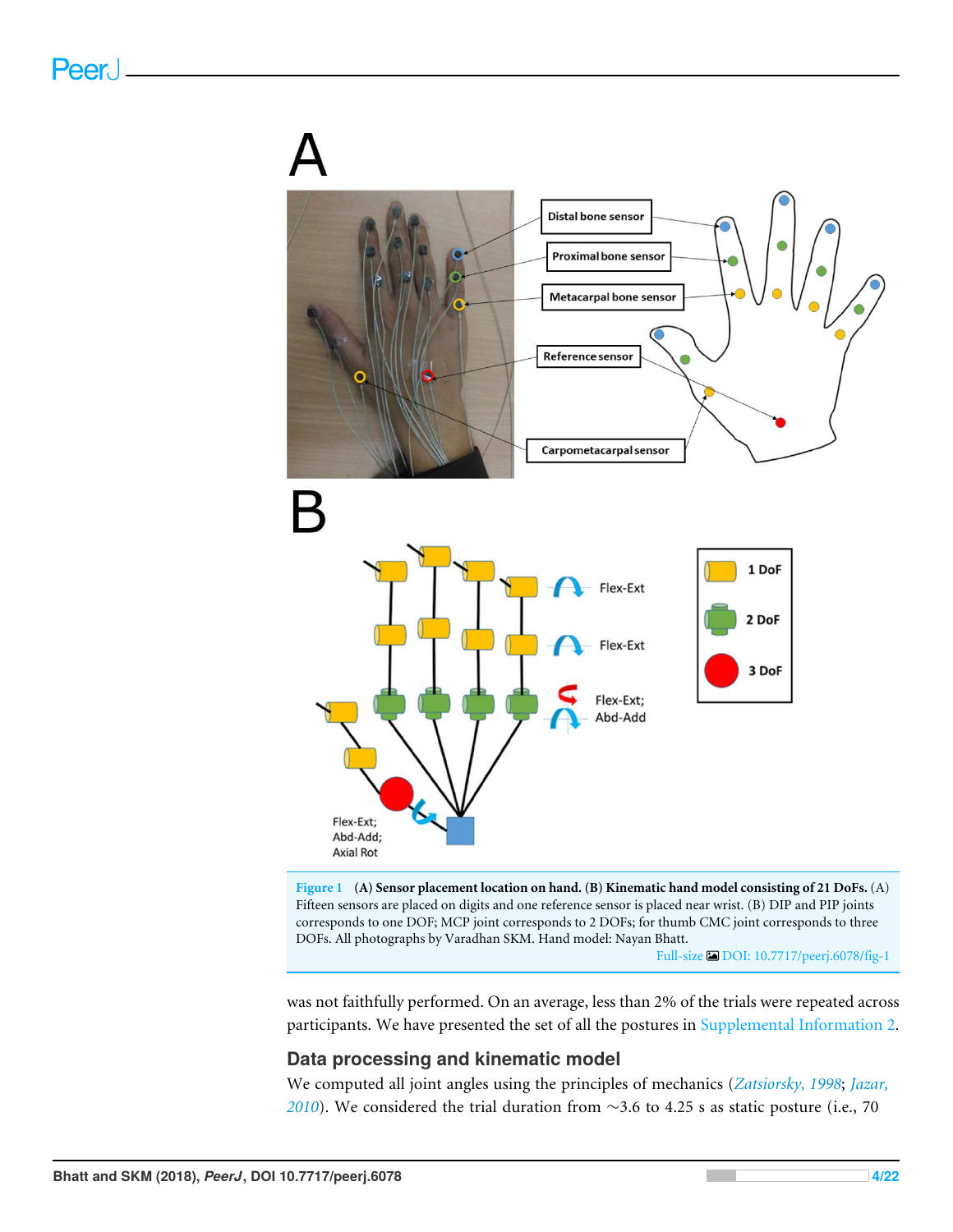

transmitter was based on biomechanical standards (*Wu et al., 2005*). The computer screen was placed approximately 1 m away from the participant. Image of posture was shown to the participant on the screen. Participants were asked to perform posture which is shown on the screen starting from the base posture. Full-size DOI: 10.7717/peerj.6078/fig-2

samples) because the change in joint angles were not significant after 3.6 s across postures and we dropped the last few samples to avoid the end of the trial effects. Joint angle data was filtered using second-ordered zero-lag low pass Butterworth filter. For removing any possible effect of physiological tremors in static postures, we set the cutoff frequency at 4.5 Hz. The frequency content of these tremors has been reported to be in multiple ranges of frequencies (*Deuschl et al., 2001*; *Fahn, Jankovic & Hallett, 2011*; *McAuley & Marsden, 2000*). The general agreement between these studies is that tremor frequencies are below 5 Hz, although maximum frequencies vary. Our goal was to compare static postures (not movements); hence we chose a low value of cutoff frequency. We constructed a matrix of size 35,000 (5 trials  $\times$  100 postures  $\times$  70 samples per posture)  $\times$  21 (dimension) from the entire data for each participant, and used this matrix for further analysis.

The hand model had 21 degrees of freedom (DoF) as shown in Fig. 1B (similar to *Rezzoug & Gorce, 2008*). In this model, each finger was considered to have four DoFs: it included flexion-extension (Flex-Ext) of DIP and PIP joints; it also included flexion-extension and abduction-adduction of MCP joint. We represented the thumb with five DoFs which included flexion-extension of IP and MCP joint, and three DoFs which included flexion-extension, abduction–adduction, and axial rotation from CMC joint.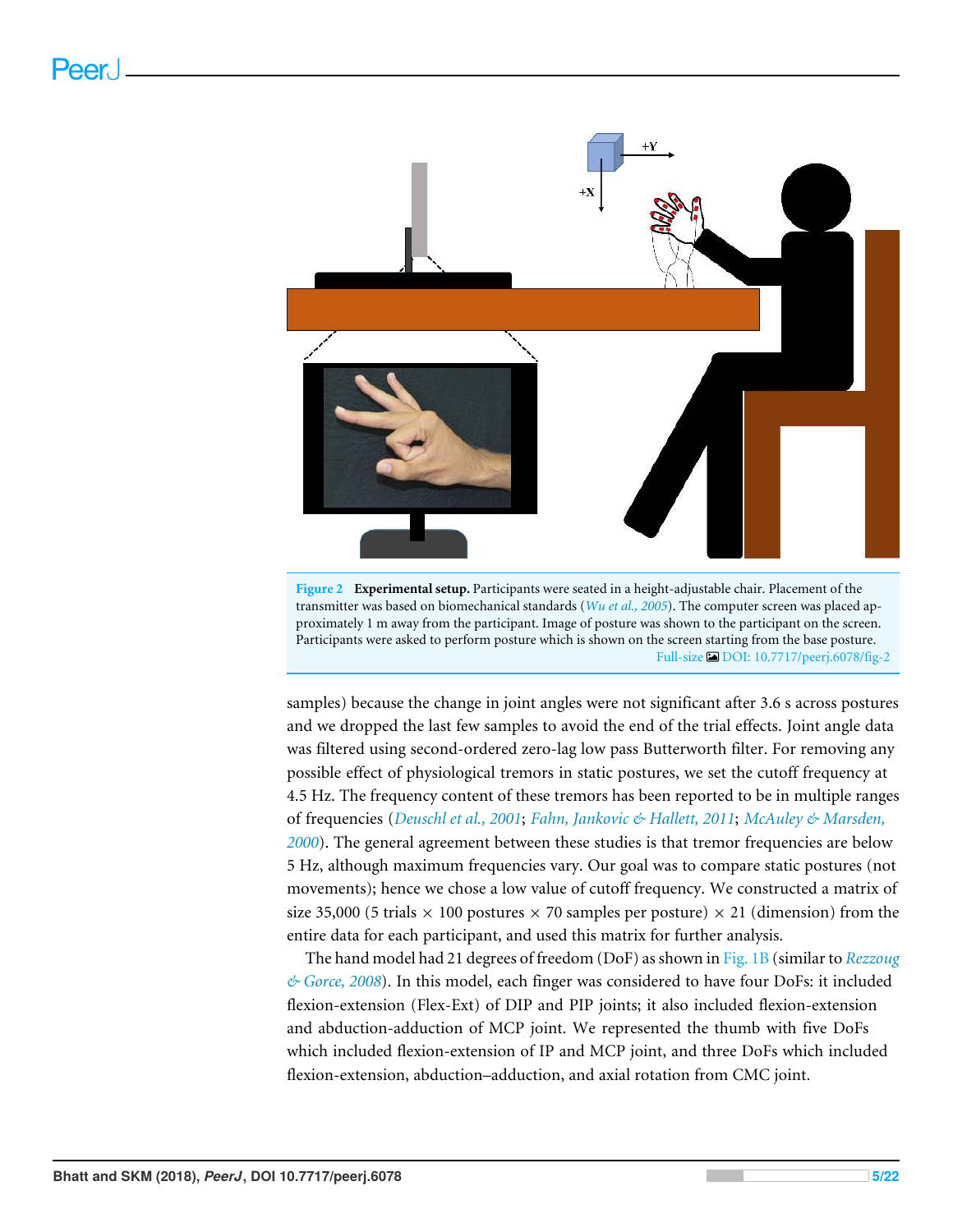#### **Exploring kinematic synergy space using a linear method**

There is a strong relationship between DIP and PIP joint angles for I, M, R, and L. DIP Vs PIP joints across twelve participants showed a linear relationship ( $r^2$  = 0.997) between these joints across fingers. Dependency and amount of co-dependency may vary. However, covariation patterns are stereotypical. For quantification of variance explained by PCs, we used Principal Component Analysis (PCA). Static hand postures were transformed from joint angle space to space with basis vectors orthogonal to each other (i.e., ''synergy space'') using the PCA method. The dataset (35,000 samples  $=$  5 trials  $\times$  100 postures  $\times$  70 samples per posture) were analyzed. Dimensionality of the dataset is 21 considering 21 DoFs hand model. We performed PCA by centering the data and using Singular Value Decomposition (SVD) algorithm.

#### **Posture similarity index (PSI)**

Comparing two different hand postures in the synergy space, rather than in joint angle space, may provide insightful information about overlap (in synergy components) between two postures. The measure developed by us compares two hand postures in synergy space and gives a quantification number called Posture Similarity Index (PSI).

#### **Theoretical formulation**

Joint angle space spanned by various hand movements is also termed as *action manifold* (*Feix et al., 2013*). Our objective is to find a subset of postures that may help in exploring 21-dimensional space in the best possible way. We also included a set of extreme postures in the study to explore individual degrees of freedom of hand. One approach to study hand postures in synergy subspace is dimensionality reduction (*Santello, Flanders & Soechting, 1998*). An alternative view is that the control signal helps controlling multiple degrees of freedom simultaneously (*Todorov & Jordan, 2002*; *Todorov & Ghahramani, 2004*). In synergy space, some postures might be similar to others. Due to such similarity between postures, it is possible to derive one posture by minor modification in synergies of a slightly different posture. However, if two postures are very different, it is not expected that minor modification of synergy of one posture will lead to the other posture. Quantifying the similarity between postures will help us find the representative postures. For each participant, the dataset contained 100 static hand postures and 35,000 (5 trials  $\times$  100 postures  $\times$  70 samples per posture) samples with 21 dimensions. Since there is no learning or history effect between trials of a posture, we selected a random trial from five trials for every posture separately, resulting in 100 selected trials per participant (one trial per posture). We assumed that any one of the five trials is representative of the 5 trials performed. Note, however, that the ''average'' of the five trials may not represent each individual trial. We used PCA to project static hand postures from joint angle space to synergy space. Before applying PCA, we performed column-wise normalization for all joint angles.

Let the original dimensions of the data space be D (in this case dimensionality is 21, refer to Fig. 1B). The projection matrix (W, dimension  $N \times N$ ) was created using all static posture samples (35,000) that transformed static posture from joint angle space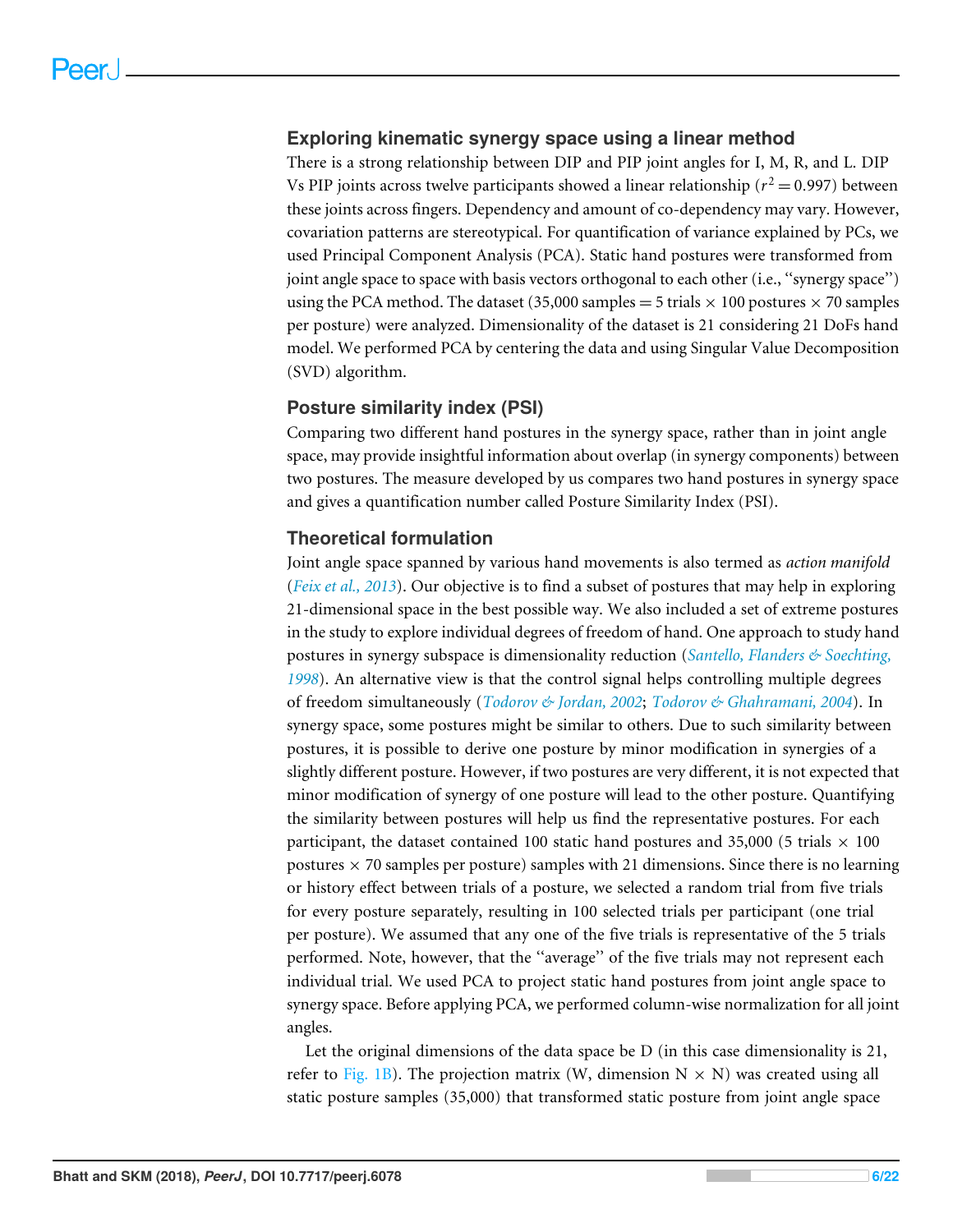to multidimensional synergy space. All static postures were projected along eigenvectors separately using projection matrix (W) giving projected values (70  $\times$  N). Note that in our case, static posture has dimensions of  $70 \times 21$  (70 data points and 21 joint angles).

The covariance matrices ( $\Sigma(i)$ , dimension N  $\times$  N (i.e., 21  $\times$  21); for  $i = 1$  to 100) were computed from projected postures in feature space for each posture (70  $\times$  N) separately. Diagonal elements of  $\Sigma$  represent the amount of variance in each PC direction. Variances ( $\sigma^2$ ) are expected to be similar for similar postures. The ratio of variances (i.e.,  $F = \sigma_{1,1}^2 / \sigma_{1,2}^2$ ) for two similar postures will be closer to 1. If postures are not same, the weighted ratio (i.e.,  $\lambda F$ ) will give two different values. To avoid mathematical ambiguity, we always chose *F* less than one in all cases.

Based on eigenvalues (λ) of PCs, weights were assigned to *F* ratio. For generating *posture similarity index (PSI),* we performed summation across all the *N* PCs. *PSI* is expected to be higher for two similar postures in synergy subspace.

$$
F_n^{i,j} = \frac{\sigma_{ni}^2}{\sigma_{nj}^2} \tag{1}
$$

where *F* is the ratio of two variances in the *n*th PC direction.

$$
PSI(i,j) = \sum_{n=1}^{N} \lambda_n F_n^{i,j} \tag{2}
$$

where *i*, *j* represent similarity between the *i*th and *j*th posture.  $\lambda_n$  represents Eigen value of *n*th Eigen vector. PSI is the weighted sum of all variance ratios across *N* dimensions.

#### **Evaluation of PSI on synthetic data**

To test the performance of our approach, we decided to first test the algorithm on a synthetic dataset. Three synthetic postures were generated using multivariate normal distribution using the following mean values and standard deviations. For posture 1 (mean  $\pm$  S.D in *X*, *Y*, and *Z*,  $5 \pm 1.85$ ,  $2 \pm 1.78$ ,  $10 \pm 2.42$ ), for posture 2 (mean  $\pm$  S.D in *X*, *Y*, and *Z*,  $10.54 \pm 1.85$ ,  $7.35 \pm 1.78$ ,  $17.25 \pm 2.42$ ). Mean for the second posture is generated using the following equation:

Mean
$$
(\mathit{p2}) = \text{mean } \mathit{p1} + 3 * \sigma(\mathit{p1}).
$$
\n<sup>(3)</sup>

For posture 3, we used mean  $\pm$  S.D in *X*, *Y*, and *Z*, 5.69  $\pm$  0.694, 2.611  $\pm$  0.61,  $11.021 \pm 1.02$  for generating data points. Mean for the third posture was near to first posture since we wanted to overlap the data. Mean for the third posture is calculated using the following equation:

$$
\text{Mean}(p3) = \text{mean } p1 + 1 * \sigma(p3). \tag{4}
$$

Using these, we generated synthetic postures, each containing 500 samples. The variance of posture 1 and posture 2 are same which is (3.42, 3.17, 5.83), the variance of posture 3 is smaller than other postures (0.48, 0.37, 1.043). Mean of posture 1 (represented in red) and posture 3 (represented in blue) are closer to each other and mean of posture 2 (represented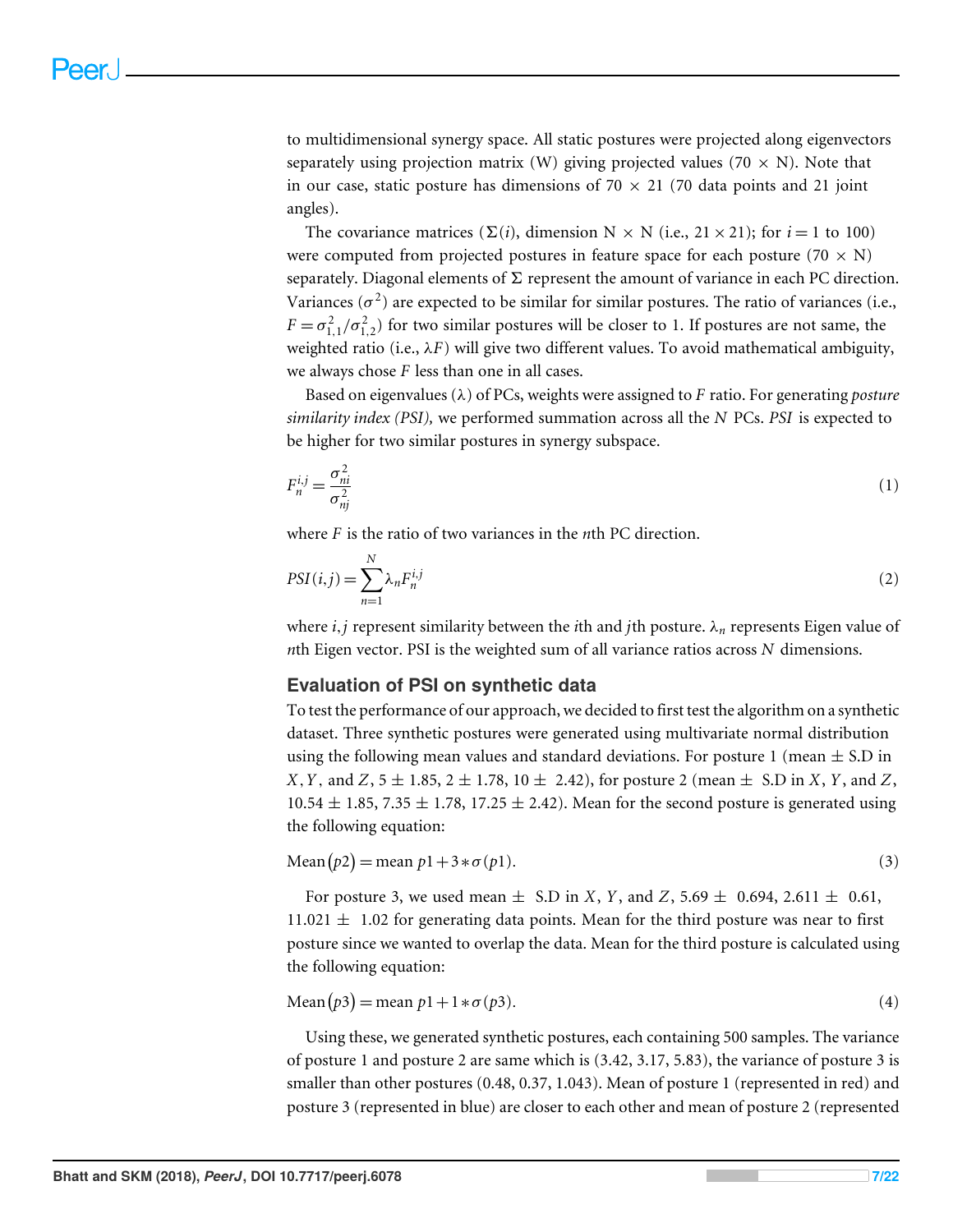

**Figure 3 (A) Simulated postures in 3D space. (B) Variance in the synergy space for synthetic dataset** (A) Posture 1 and posture 2 have same covariance matrix but different mean values. Mean of posture 3 is closer to posture 1, which means there is an overlap between posture 1 and 3. The structure of posture 1 and 3 are different. (B) Synergy 1 represents highest variance (i.e., 77.8%), Synergy 2 explains ( 15.8%) variance, and Synergy 3 explains ( 6.7%) variance.

Full-size DOI: 10.7717/peerj.6078/fig-3

in green) is far. Variance of posture 1 and 2 are similar but posture 3 has smaller variance, and orientation of posture 3 data is different in the space. There is an overlap between postures 1 and 3 as shown in Fig. 3A. We deliberately chose such a dataset to check if our method could capture the details described above.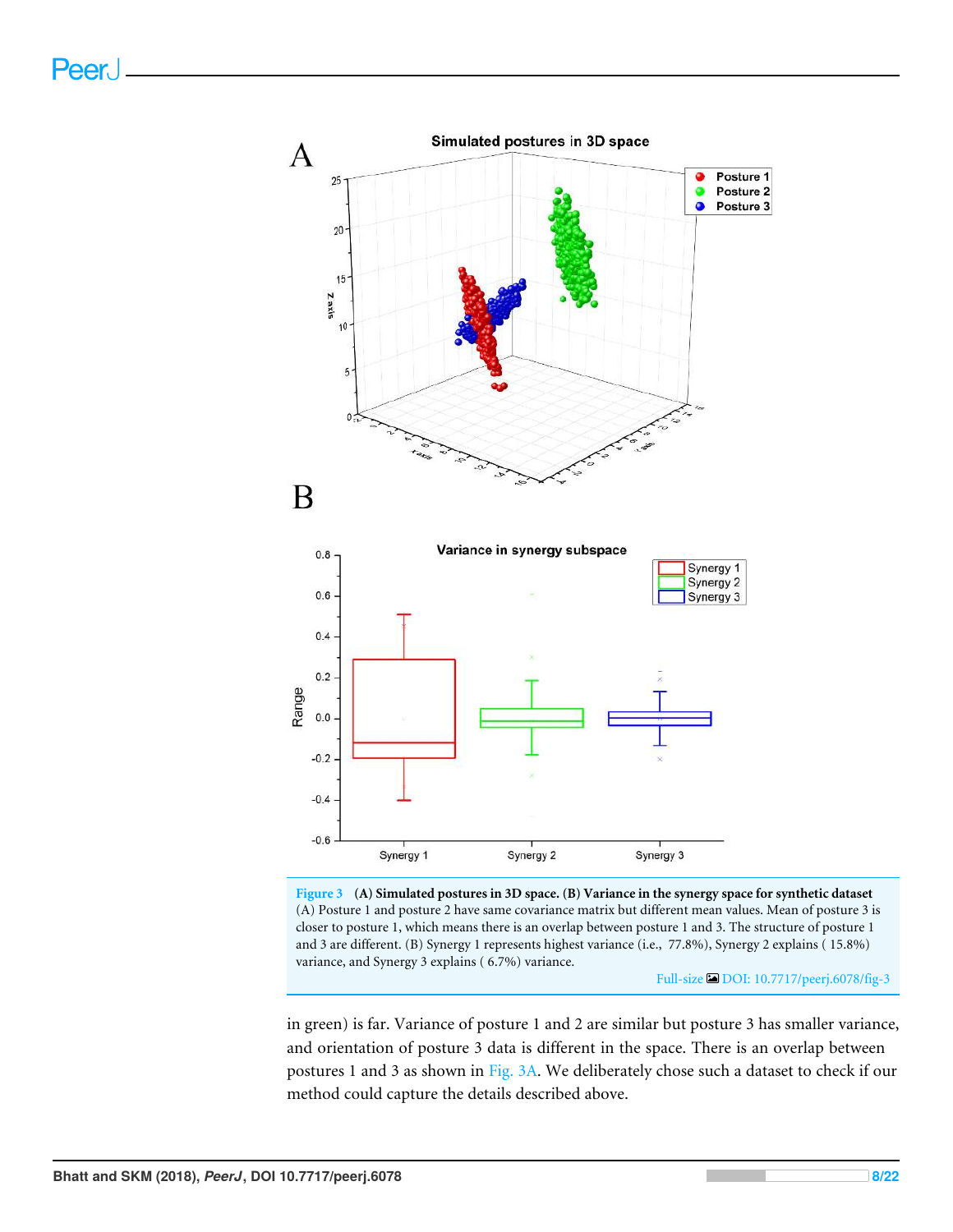We normalized the data before the application of PCA. For extracting kinematic synergies from the simulated dataset, we performed PCA. The 1st principal component (synergy) explains approximately 77% of the variance, the 2nd principal component explains approximately 15% of the variance, and the 3rd component explains approximately 6% of total variance, as illustrated in Fig. 3B.

We used projection matrix W ( $3 \times 3$ ) to project data (1,500  $\times$  3) on synergy space/global PC space. We computed covariance matrices ( $\Sigma_i$  3  $\times$  3, for *i* = 1:3) for the projected dataset. Diagonal elements of the covariance matrix represent the projection of each posture in PC direction.

The projection ratio in each PC direction is computed and presented in Table S1.

Each ratio  $(F_n^{i,j})$ , computed as given in Eq.  $(1)$  is multiplied with respective Eigen values (λs) and finally added. We performed this exercise for all the postures and developed the posture similarity matrix. Each element in the matrix represents *posture similarity index* comparing the amount of similarity between the two postures.

The ratio is selected based on the condition that we chose *F* to be less than unity. The magnitude of each Eigen vector is 0.062, 0.0127, and 0.0054. Elements for the *PSI* matrix are computed using Eq. (5).

$$
PSI_{i,j} = \sum_{n=1}^{3} \lambda_n * F_n^{i,j}.
$$
 (5)

From the matrix of posture similarity in Table S2, we can observe that postures 1 and 2 are more similar in comparison to postures 1 and 3 and postures 2 and 3. Postures 1 and 2 have the same variance and structure with the mean shifted. However, posture 1 overlaps with posture 3 which has closer mean value, but the structure of posture 1 is different from posture 3. We note that this method (PSI) preserves the inherent structure of the data. PSI index is not only a mere quantification of overlap of two postures in 2D space; rather it compares the similarity between two postures in the multidimensional synergy space. The advantage of using synergy space is that the reproduction of joint angles is relatively accurate. A significant value of PSI index between two postures shows that there is a greater overlap of two postures in synergy space. If the value of PSI is smaller between two postures, it means that the overlap of two postures in synergy space is lesser.

In this example of synthetic data, the value of PSI between postures 1 and 2 is 0.0757, whereas PSI between postures 1 and 3 is 0.0587. In this case postures 1 and 2 are more similar in comparison to postures 1 and 3. Structure and variance (SD) of posture 3 are different from that of postures 1 and 2. Hence we need more synergies for transforming from posture 1 to 3.

We performed normalization of PSI matrix using Eq.  $(6)$ .

$$
Normalised PSI_{i,j} = \frac{PSI_{i,j}}{\max(PSI_j)}.
$$
\n(6)

Normalized PSI index gives the values for postures 1, 2, and 3 as listed in Table S3.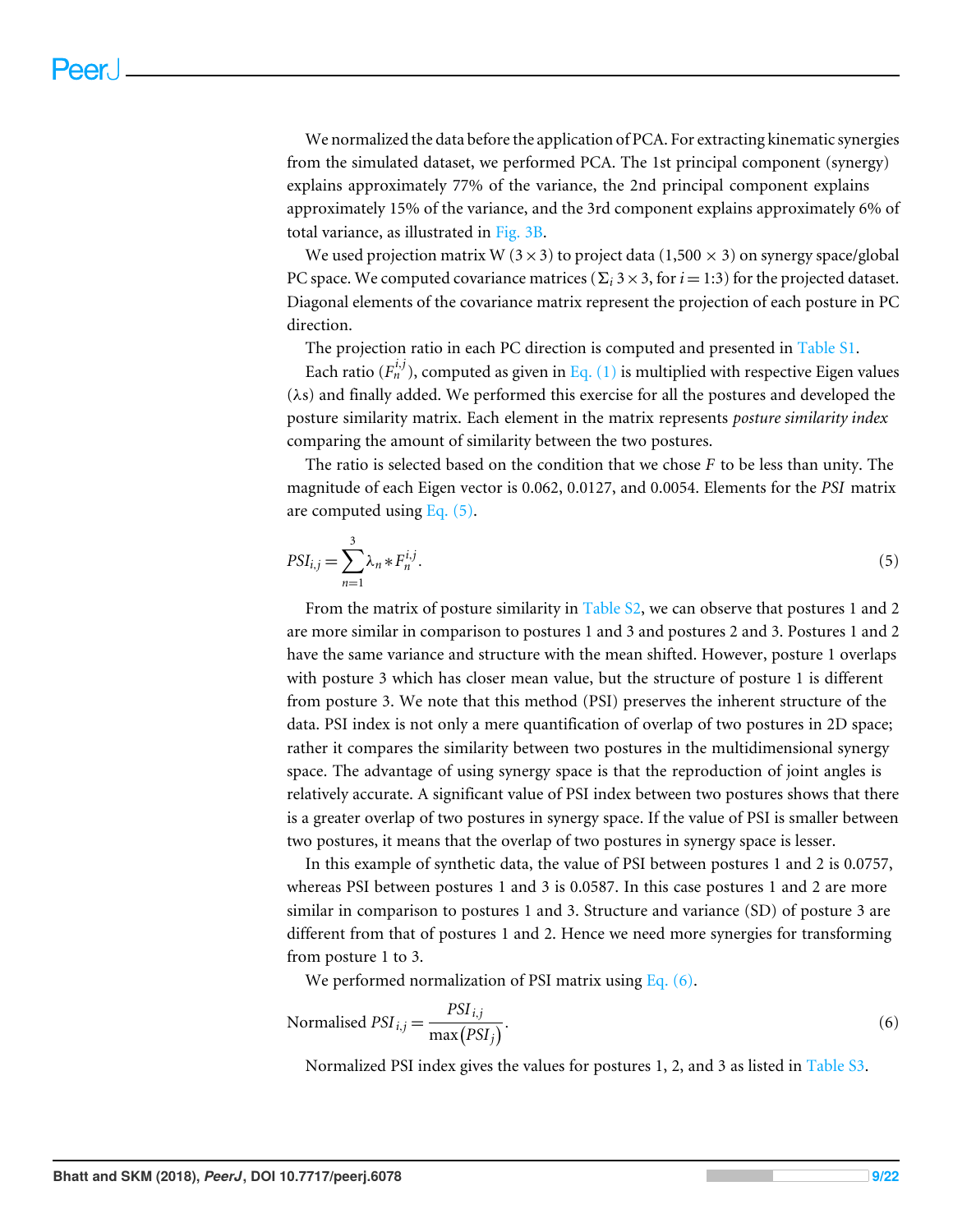



#### **PSI for the experimental test dataset**

We computed the posture similarity index (PSI) for real experimental data. Each posture contained seventy samples and 21-dimensional data. For the purpose of illustration, we randomly selected a single posture with three different trials. We normalized the data before transforming from joint angle space to synergy space using PCA. The first synergy component explains nearly 63% of the variance. The second synergy component explains roughly 23% of total variance and the third synergy component explains around 9% of the variance. We have presented the screen plot in Fig. 4.

Kinematic synergies generated by PCA by projecting joint angles on synergy space will give 21 different synergy components.

We considered all the 21 PCs for further analysis. We used the projection matrix W  $(21 \times 21)$  for transforming from joint angle space to synergy space. We computed the covariance matrix ( $\Sigma_i$  for  $i = 1:21,21 \times 21$ ) for individual postures in synergy space. Diagonal elements of covariance matrix explain variance in each PC direction. For generating PSI index, we multiplied individual PC ratio (*F*) with respective weights  $(\lambda)$  and then summed up. PSI indices are presented in Table S4. Table S5 presents the normalized PSI.

The normalized PSI index shows that postures are highly similar to each other in synergy space. This is expected, as we have performed analysis for a single posture with different trials. However, Note that, even for the same posture across different trials, PSI is not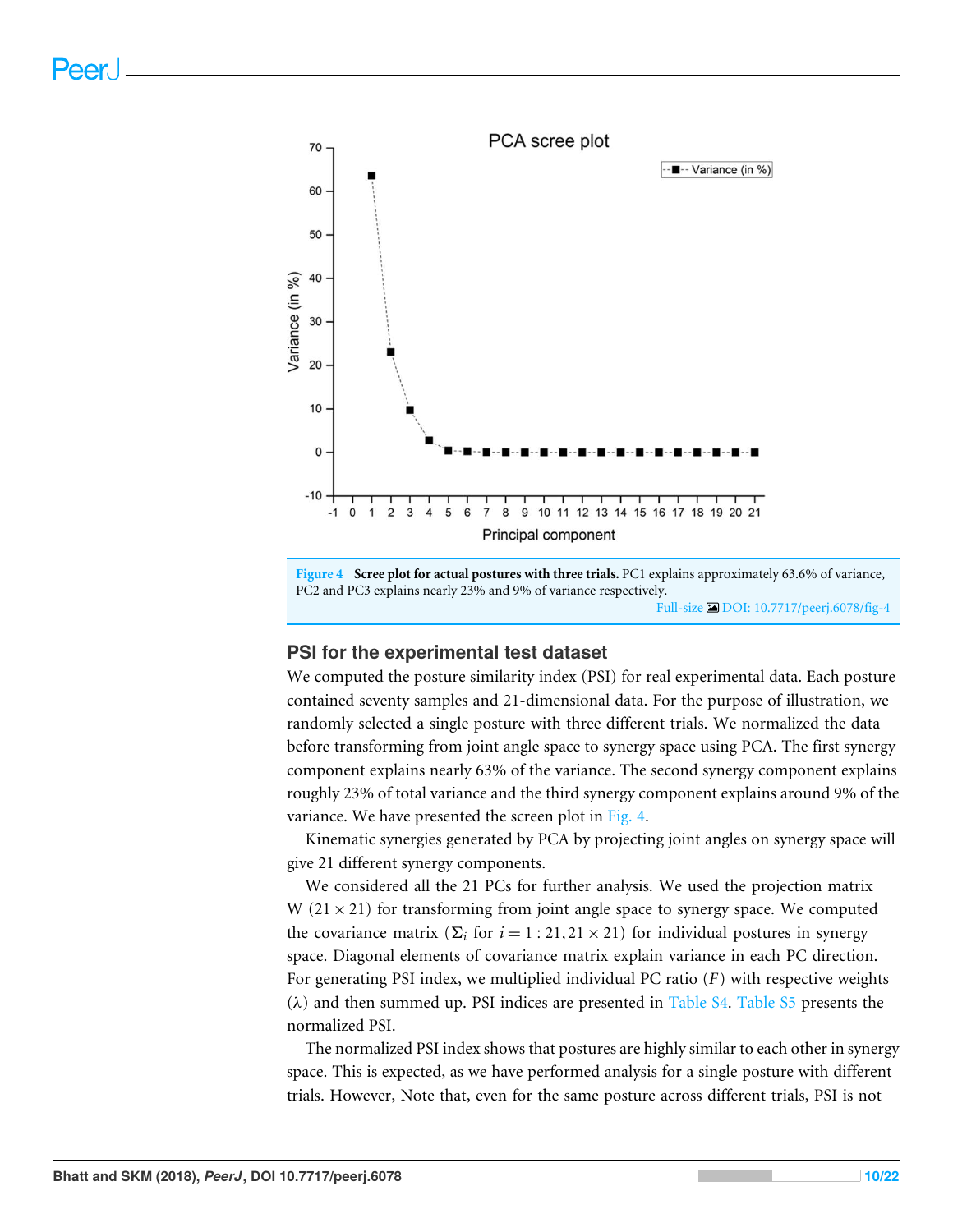expected to reach the theoretical maximum of 1. This is because, although functionally it is the same posture, the exact joint angles may vary and hence PSI may not reach the theoretical maximum. However, we expect the PSI to be higher across trials of the same posture when compared to PSI across postures.

This example shows that our method works well both on real experimental and synthetic data in synergy space. Finding PSI for the set of hand postures will give a quantification measure from the perspective of overlap in synergy space.

#### **Representative postures**

For finding representative postures, we further used PSI for identifying the most significant set of postures (''Eigen postures''). We added column-wise PSIs—this represents the overall similarity that a posture has with all other postures. We then added row-wise to determine the total PSI value. Using these values, we developed a relative PSI index presented in the following Eq. (7).

Relative 
$$
PSI_c = \frac{\sum_{i=1}^{100} PSI_{c,i}}{\sum_{i,j=1}^{100} PSI_{i,j}}.
$$
 (7)

In Eq. (7), *C* is column-wise PSI value.

Further, we sorted the relative PSI in ascending order. The leftmost element represents the posture with the lowest similarity and as we move from left to right relative PSI index increases. The rightmost element has maximum relative PSI. Cumulative relative PSIs were computed by summing up the sorted relative PSI curve. We computed the first derivative of cumulative relative PSI and determined its peak. Postures on the right-hand side of the peak value are representative postures. We call these postures as representative postures, since they help in deriving other postures based on kinematic synergies. The representative postures are more associated with many other postures from the synergy point of view.

The peak of the derivative of relative PSI is not expected to happen at the same posture number across participants. Also, it is not necessary for the same postures to lie on the right side of this peak. In other words, it is not theoretically necessary for the same postures to be representative in all participants. The most common postures found among representative postures in different participants are presented in the Results section.

#### **RESULTS**

#### **Kinematic synergy using linear method**

As shown in Fig. 5, DIP vs PIP joint angle shows that there is a strong linear relationship  $(r^2 = 0.997)$  between the joint angles of DIP and PIP. These results are in line with previous studies (*Cerveri et al., 2007*; *Cobos et al., 2008*; *Cobos et al., 2010*; *Bullock, Borràs & Dollar, 2012*).

We performed PCA by centering data and using Singular Value Decomposition (SVD) algorithm. Results were averaged across participants and presented in Fig. 6. From Fig. 6 we observe that in synergy space the 1st PC explains approximately 40% of total variance and the nearly first five PCs explained 84% of total variance in data. The first 10 PCs explain approximately 95% of the total variance.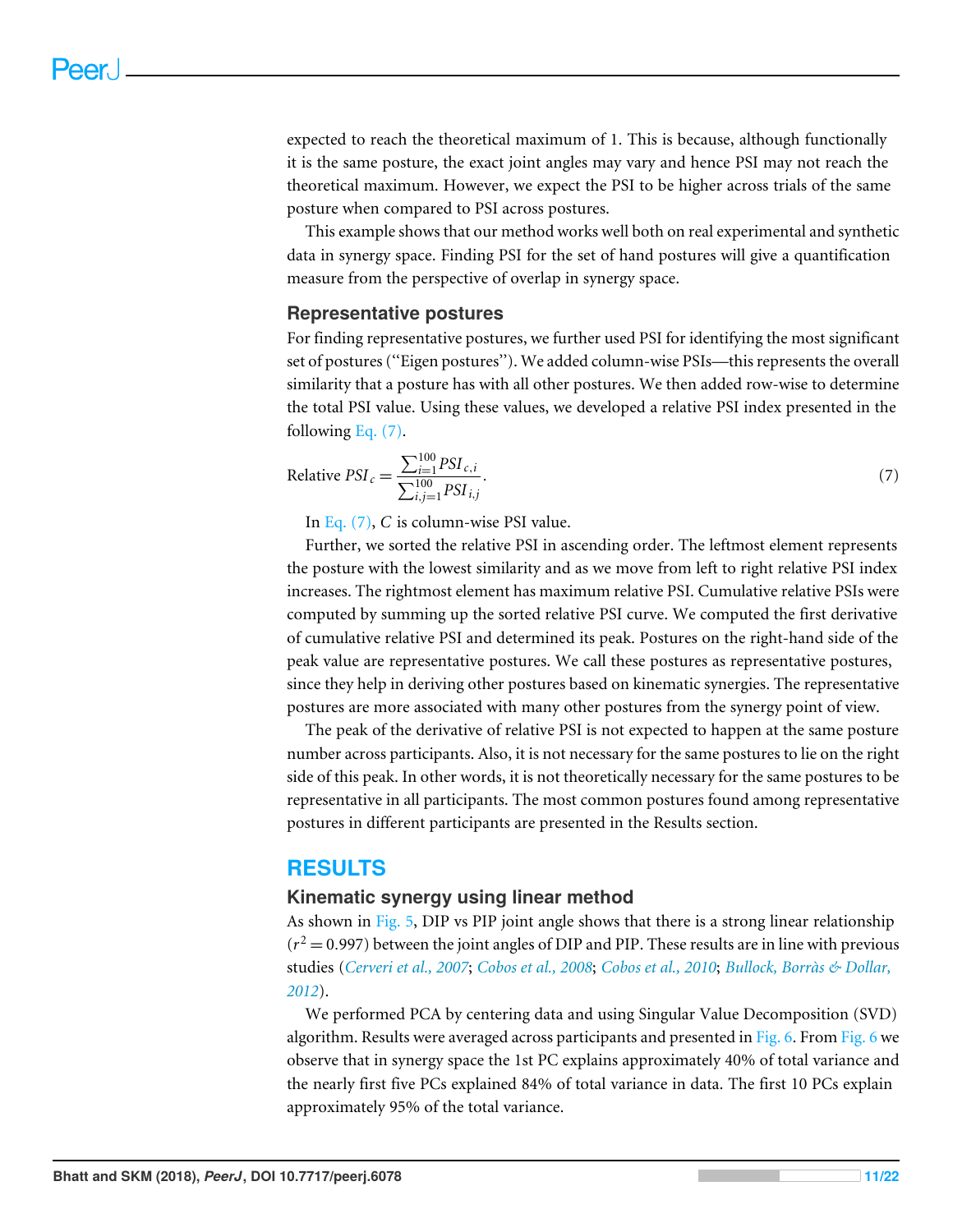

**Figure 5 Mean value between DIP-PIP joints for a single trial across participants.** Joint angle relation between distal interphalangeal (DIP) and Proximal interphalangeal (PIP) joints. Full-size DOI: 10.7717/peerj.6078/fig-5

Static joint angles were reconstructed using 1st N PCs (i.e., Synergies) where N varies from 2 to 21. As expected, joint angle reconstruction error reduces as more number of kinematic synergies are involved. Joint angle reconstruction error was computed across all joints, across twelve participants as shown in Fig. 7. The shaded region represents standard error of mean across participants.

From the result in Fig. 7, we find that the error in joint angle reconstruction is higher when considering few synergy components. The experiment involves not only activities of daily living but also ASL and aesthetic (Bharatanatyam) postures.

The *posture similarity index* analysis was run for all participants separately. For analysis, one out of five trials was selected randomly for all the 100 postures. PSI matrix ( $100 \times 100$ ) gives the similarity between any two postures in the dataset. We have presented the PSI matrix for a single participant in Fig. 8.

Based on the PSI matrix shown in Fig. 8, posture 11 was selected and compared with the rest of the postures for illustration purpose. In Fig. 9, we have presented postures in the descending order of posture similarity index for top five PSI values.

Based on PSI value, posture 15 is most similar to posture 11. Postures 37, 58 and 3 have lower similarity with posture 11. Posture 11 and 15 share common features such as the posture of the thumb. However, the postures of other fingers are different. The high similarity between postures 11 and 15 means that there is more significant overlap between these postures. Posture 37 which shares a similar thumb position as posture 11 has large PSI value. In posture 58, index and middle fingers are straight, similar to posture 11, which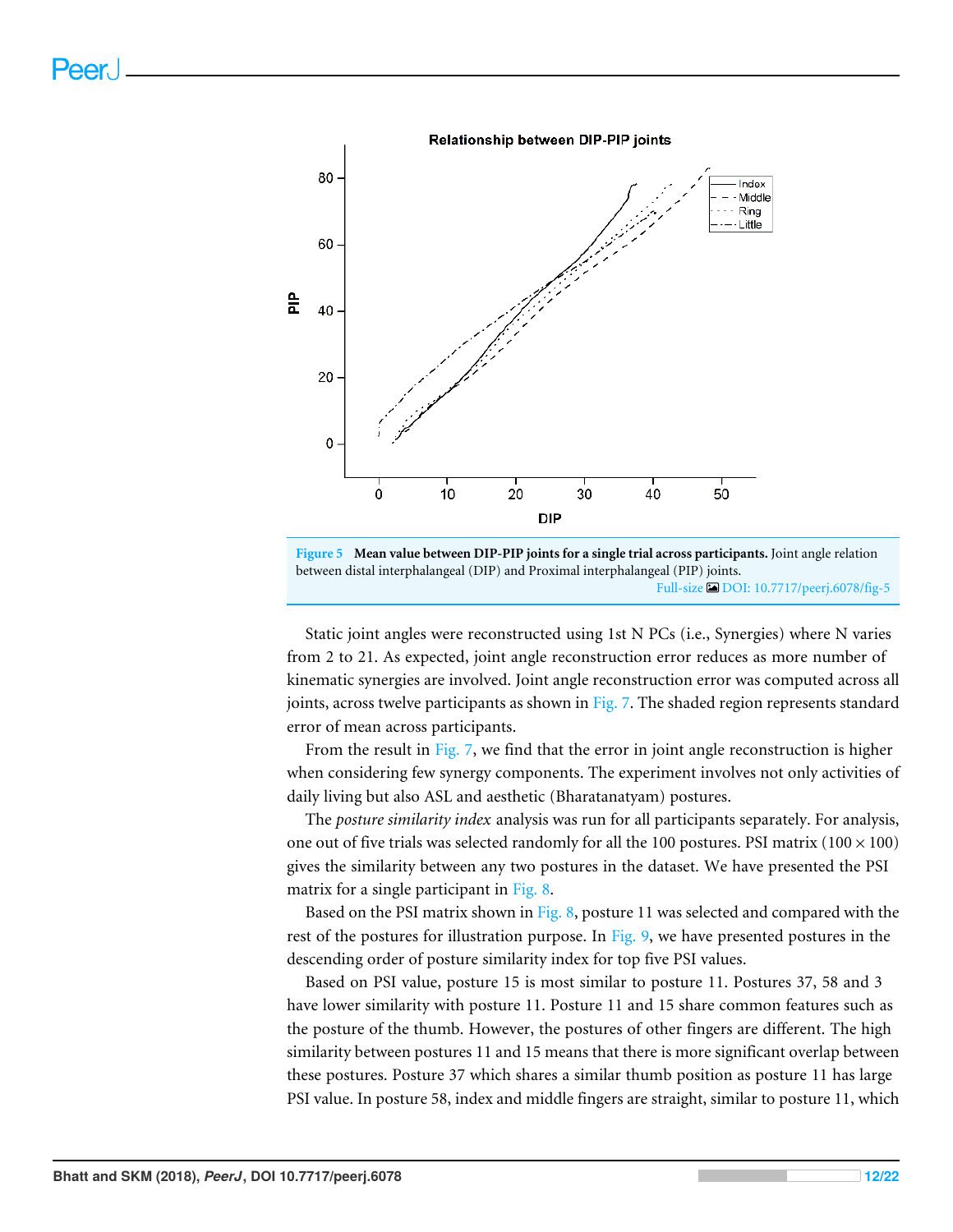

**Figure 6 PCA variance explained by a principal component.** The 1st PC explains nearly 40% of variance and the 2nd PC explains nearly 20% of variance. Error bar represents standard error of mean across participants.

Full-size DOI: 10.7717/peerj.6078/fig-6

causes more substantial similarity; but ring and little fingers are flexed. Posture 3 shares common features such as the abduction of middle, ring, and little finger which results in high PSI value. For each participant, the PSI matrix is unique.

#### **Representative postures**

For finding representative postures, relative PSI values were computed by summing all the PSI values for a posture and finding the ratio with total PSI value of a matrix for each posture separately, as shown in Fig. 10A. Postures were rearranged in ascending order based on relative PSI index and the first derivative of relative PSI was determined as shown in Fig. 10B.

The peak value was measured for each participant. For comparison, we used the smallest peak across participants as the peak. Since the representative postures are not expected to be the same across participants, we present the most common postures in Fig. 11 (We have presented only those postures found across at least seven participants).

#### **Statistical analysis**

Many representative postures in the dataset included more ''special'' postures rather than common postures. However, the number of ''special'' postures used in the experiment was comparatively more than common postures. To rule out the possibility that the representative postures had more ''special'' postures purely because they were larger in number in the overall dataset, we normalized the number of representative postures by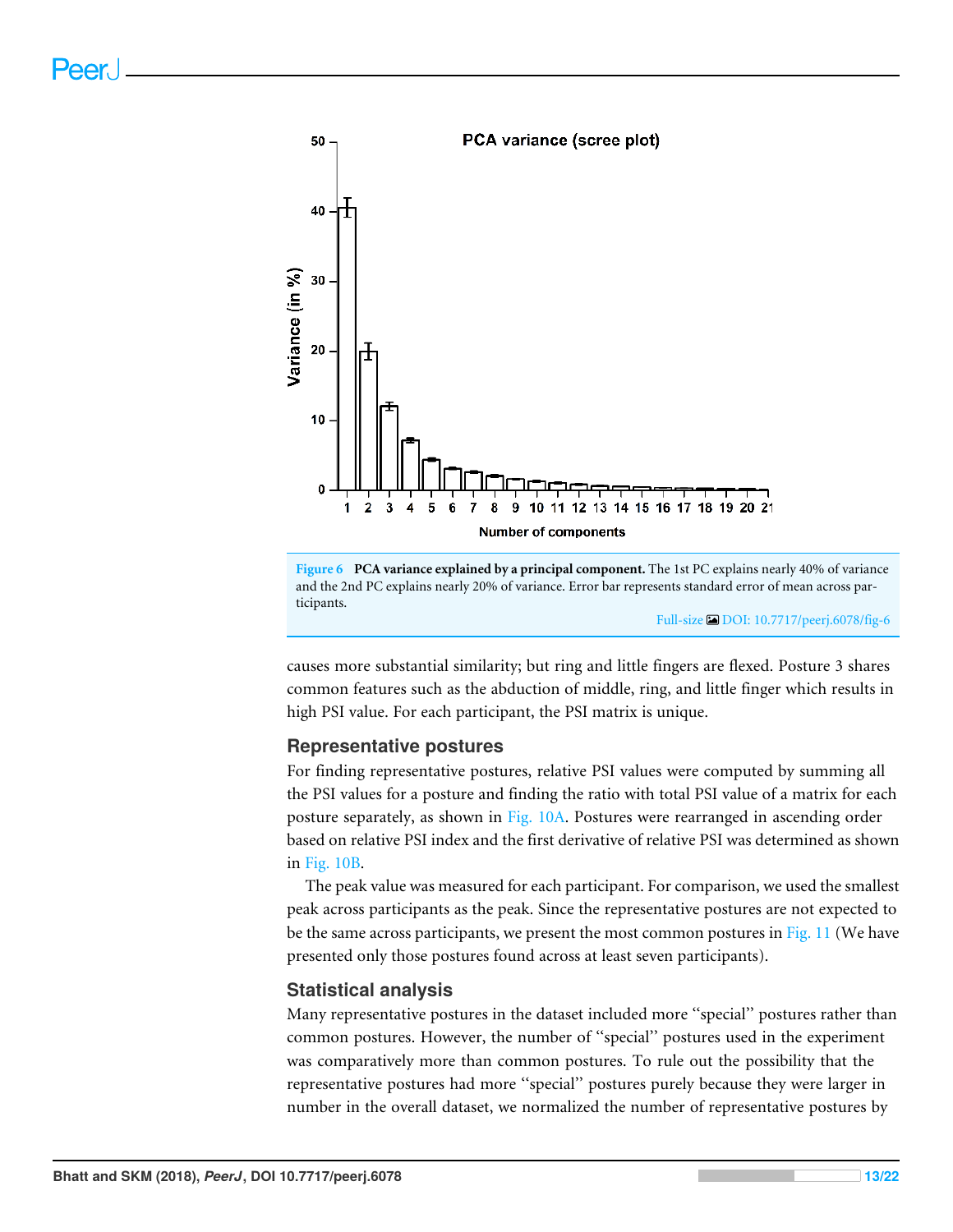

**Figure 7 Joint angle reconstruction error.** Mean squared error across postures were plotted against number of synergy components counted. Joint angle reconstruction error reduces as more number of synergy components were introduced.

Full-size DOI: 10.7717/peerj.6078/fig-7

the respective number of postures present in the actual dataset separately for ''special'' and common postures. The paired *t*-test showed that the number of common postures is significantly lesser than the number of special postures in a set of representative postures. Further, we performed one-way repeated measures ANOVA, with the type of posture (i.e., common Vs special) as a factor on the number of postures present in the representative postures. We found that the number of special postures is significantly higher  $(F_{(1,11)} = 39.99; p < 0.001)$  than the number of common postures (Mean  $\pm$  standard error, common Vs "special":  $16.91 \pm 0.96$  Vs 29.75  $\pm 0.98$ ). These findings revealed that for the given dataset more number of ''special'' postures are represented in synergy subspace in comparison with common postures. We illustrate these results in Fig. 12.

## **DISCUSSION**

This article showcases a novel approach for comparing hand postures using synergies (PCA). Our method uses a ratio of variances in Eigen directions generated by PCA for comparison of two static hand postures. Posture similarity index (PSI) is a measure of similarity of two postures in the synergy space. Further, we used this index to identify representative postures from a large pool of various postures including common postures (activities of daily living ADL) and ''special'' postures. Our approach which involved combining the original structure of hand postures allows the relative comparison of the overlap in synergy space between two postures. We use this index to identify a set of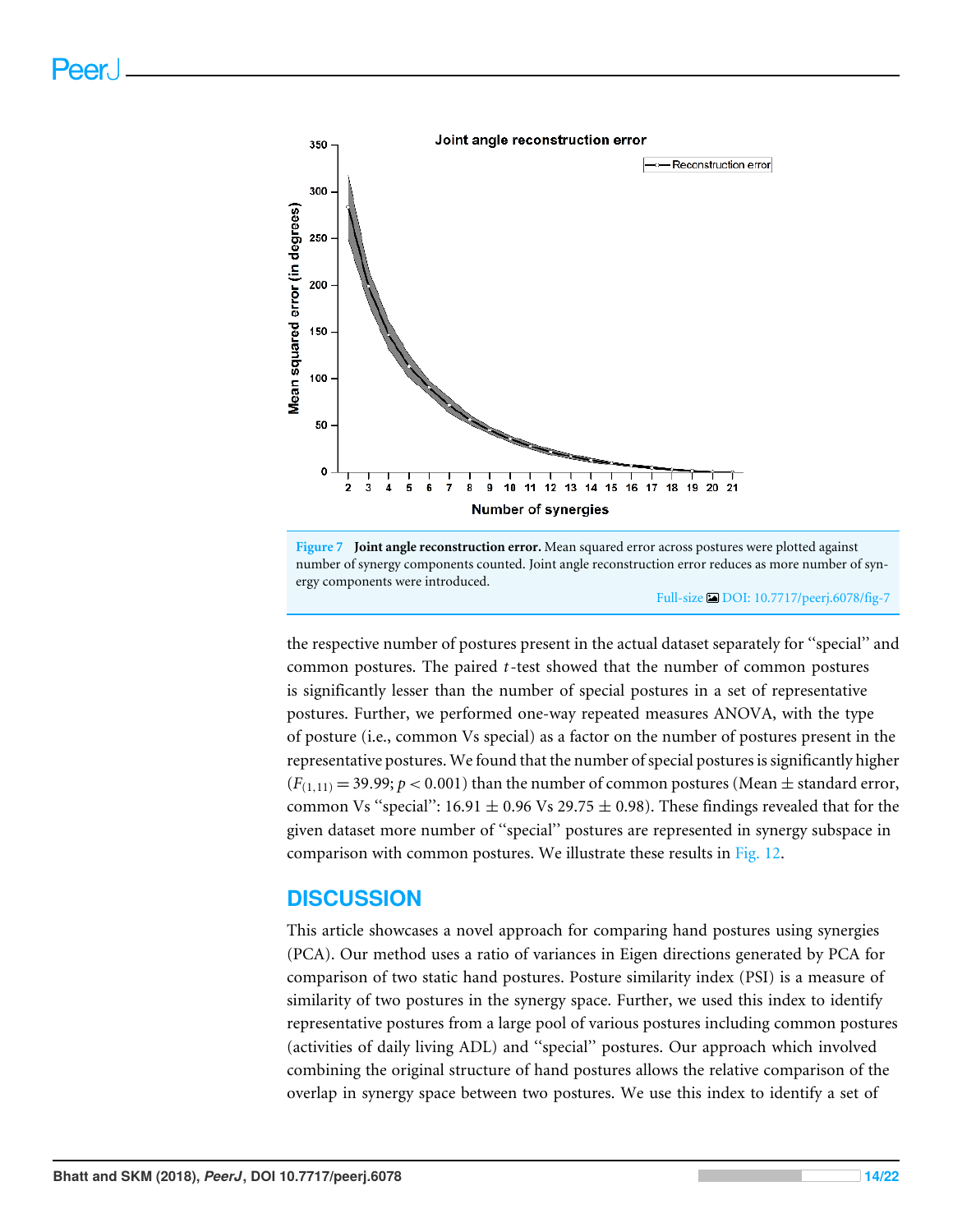

**Figure 8 Colour map representation of PSI matrix.** Dark red colour represents very high similarity between postures in synergy space where as blue colour represents low similarity between postures. Full-size DOI: 10.7717/peerj.6078/fig-8



**Figure 9 Top five Postures based on PSI values.** All photographs by Varadhan SKM. Hand model: Nayan Bhatt.

representative postures. We discuss the implications of our findings in the following sections.

#### **Kinematic synergies during performance of a dynamic task**

In the literature, several studies have documented evidence for synergies in constrained and unconstrained exploration tasks. These have involved environmental constraint exploration, unconstrained exploration, and grasping of real and imaginary objects

Full-size DOI: 10.7717/peerj.6078/fig-9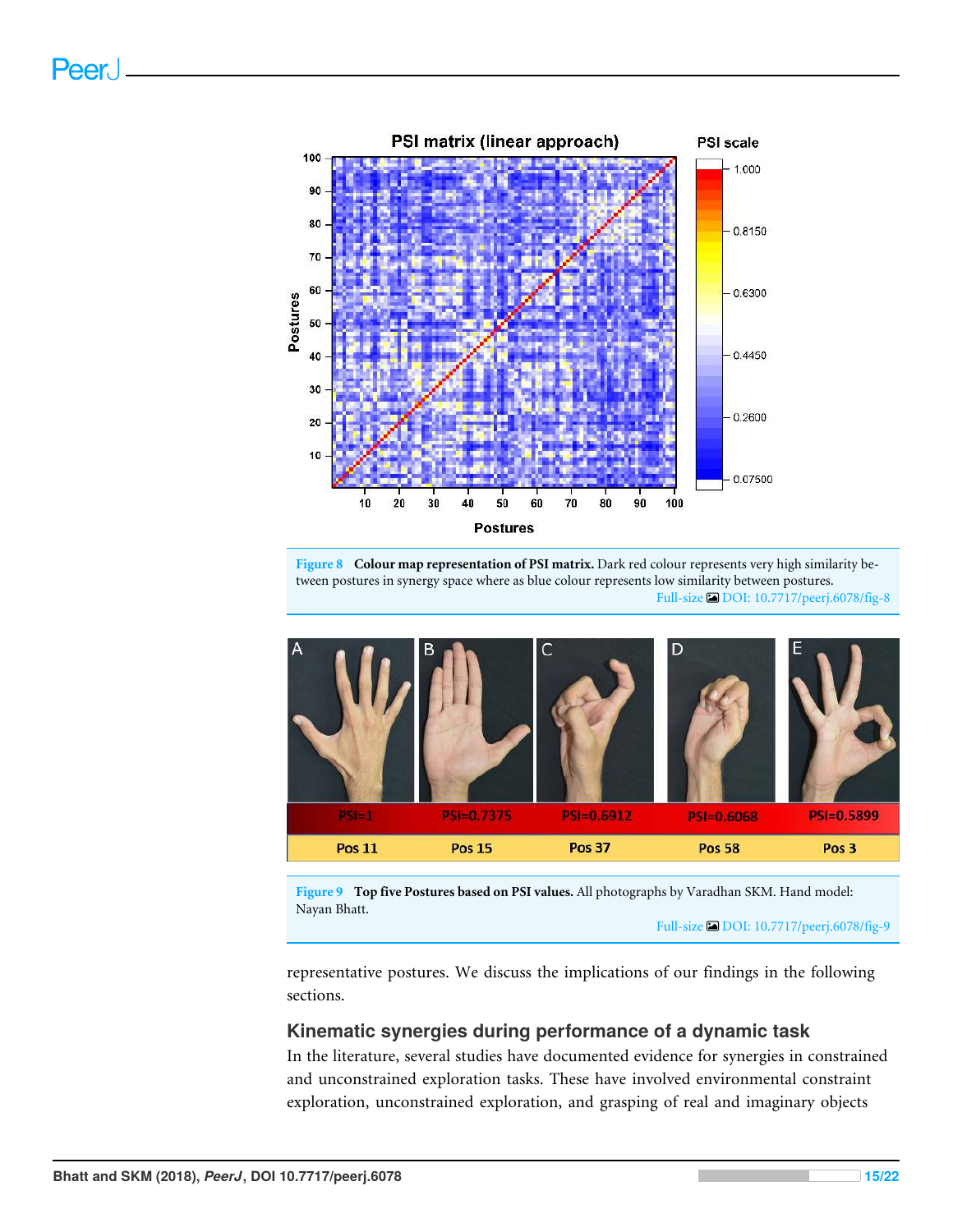

**Figure 10 (A) Cumulative relative PSI index. (B) First derivative of relative PSI index for all participants.**

**Full-size DOI: 10.7717/peerj.6078/fig-10**

(*Santello, Flanders & Soechting, 1998*). *Thakur, Bastian & Hsiao (2008)* documented the existence of task-independent synergy components across several tasks, while the participants were blindfolded and were allowed relatively free haptic exploration of several real-life objects. They also found that some of these synergies are similar across several participants. In more recent studies, (*Della Santina et al., 2017*; *Eppner et al., 2015*)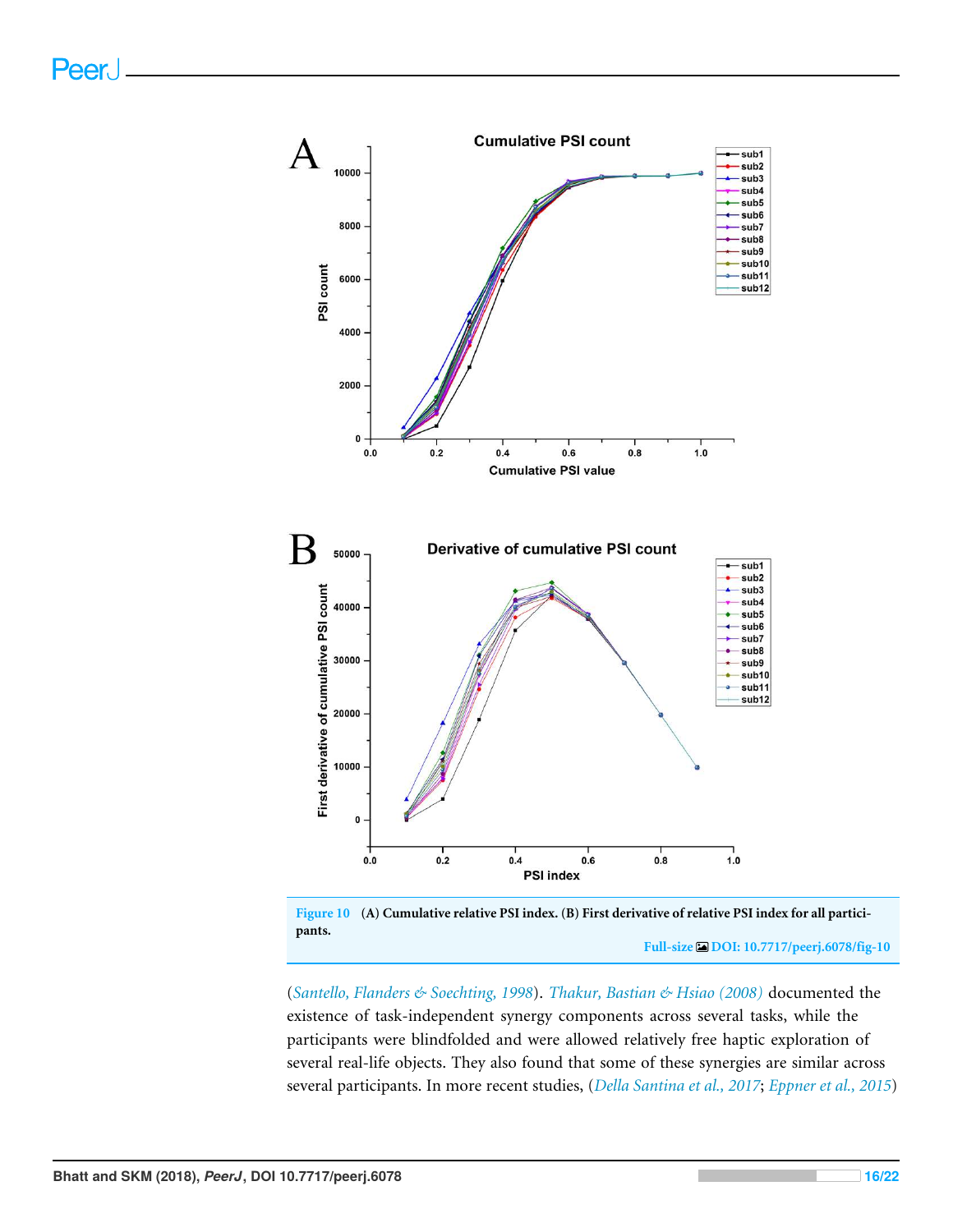

**Figure 11 Set of representative postures present in most participants.** (A) Most common representative posture—present in all 12 participants. (B) Common postures observed in 11 participants. (C) Common postures observed in 10 participants. (D) Common postures observed in nine participants. (E) Common postures observed in eight participants. (F) Common postures observed in seven participants. Full-size DOI: 10.7717/peerj.6078/fig-11

constrained exploration has been used to document the existence of kinematic synergies. In our study, we have used one hundred different postures, comprising of relatively new (''special postures'', including ASL, Bharatanatyam postures) and familiar (''common'', daily life postures) postures in addition to some real-life object grasping postures. Our results from the synergy perspective are in-line with previous studies (*Santello, Flanders & Soechting, 1998*). However, it must be noted that in our study we have analyzed static posture (70 data samples per trial per posture), but not the actual movement (kinematics involving exploration, pre-shaping). Our goal here was to develop an index that captured the similarity of postures in the synergy space. Hence, we considered each posture and compared with other postures within the synergy (PCA) space. Hence, our ''representative postures'' are ''representative'' among the 100 postures considered, but not a combination of several postures as in synergies. Since we used a relatively large number of postures, we believe that our representative postures could also be ''representative'' in a real-life sense, although this is just a speculation. This is because the human hand can perform a myriad number of postures and we have only considered 100 of those postures.

#### **Use of human hand synergies in the development of robotic hands**

One application of human hand synergies involves the development of dexterous robots and prosthetic devices. Several groups have developed and documented synergy based robotic hands (*Ciocarlie & Allen, 2009*; *Brown & Asada, 2007*; *Fani et al., 2016*). It is unclear, however, whether anthropomorphism is the best possible strategy for using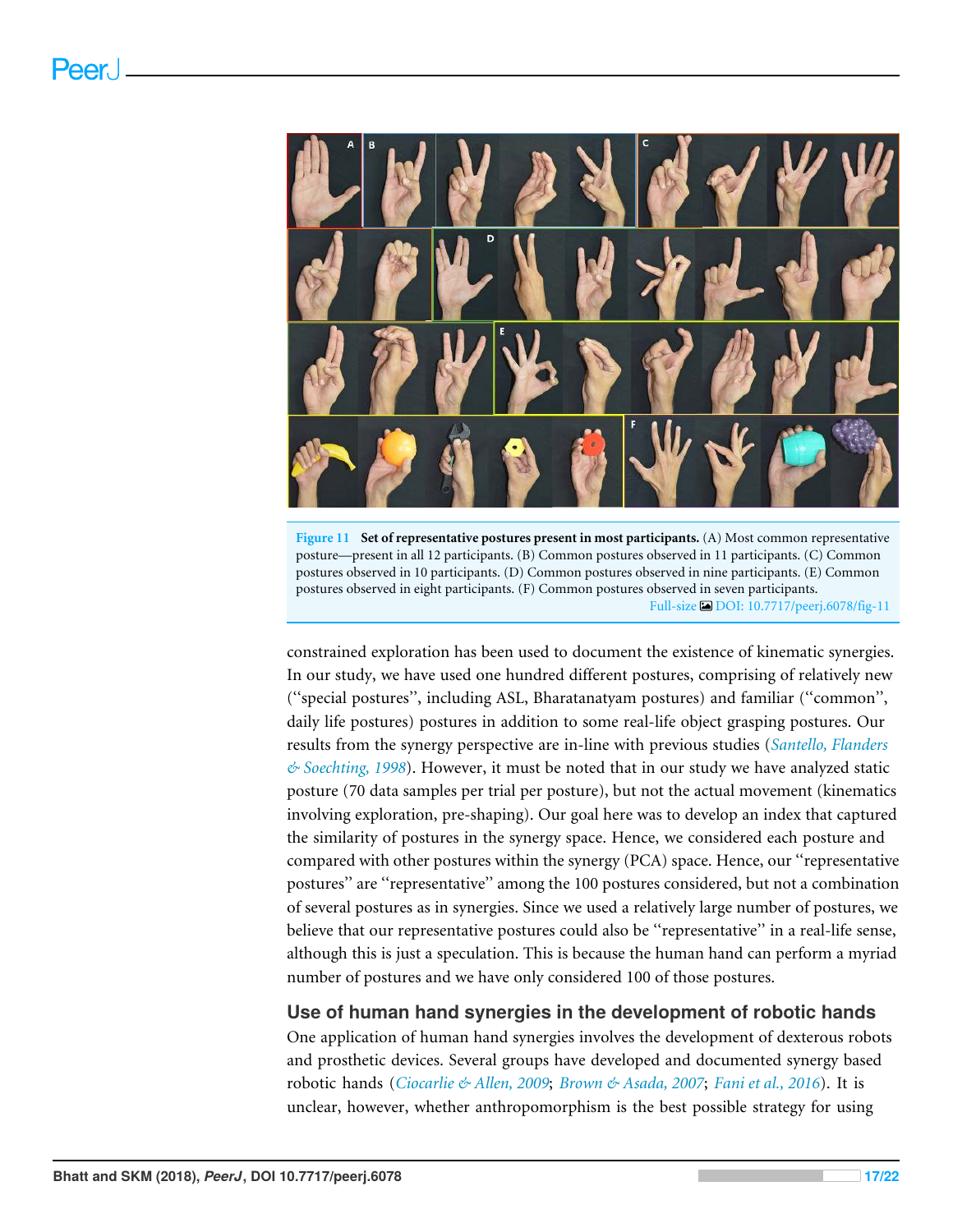

**Figure 12 Task dependent representative posture count.** Number of representative special postures are significantly large in synergy space in comparison with common postures. Full-size DOI: 10.7717/peerj.6078/fig-12

synergies in building better robotic hands (*Santello et al., 2016*). However, in cases involving an interaction of a human with robots, anthropomorphism is arguably a desirable feature. It has also been suggested that a mechanism similar to motor synergies in hand may underlie the function of mirror neurons (*D'Ausilio, Bartoli & Maffongelli, 2015*). Anthropomorphism index (AI) has been used for comparing human hand posture with artificial hand using a projection of multi-dimensional posture into two-dimensional nonlinear subspace (*Feix et al., 2013*). The method uses a comparison on a cell to cell basis in two-dimensional space. However, this method assumes that we can reconstruct the actual posture from two-dimensional nonlinear subspace. In our study, we developed the PSI, which compares two postures performed by humans in the synergy space. Here we project the postures to the synergy space to perform the comparison. PSI considers the variance in all directions which assure accurate hand posture reconstruction. A significant value of PSI represents high similarity between two postures and gives an indication of more substantial overlap in synergy space between these postures. PSI values are not always intuitive due to the abundance in the motor system.

**Representative postures and synergies—Possible neural mechanisms** Synergies are neuronal structural units which the central nervous system uses as the basis for generating any new posture (*Santello, Flanders & Soechting, 1998*; *Mason, Gomez & Ebner, 2001*; *Leo et al., 2016*). In our study, we use representative postures. These are individual elements that are most represented through multiple postural synergies, not elements of synergy. One recent study has suggested that a small number of muscle synergies may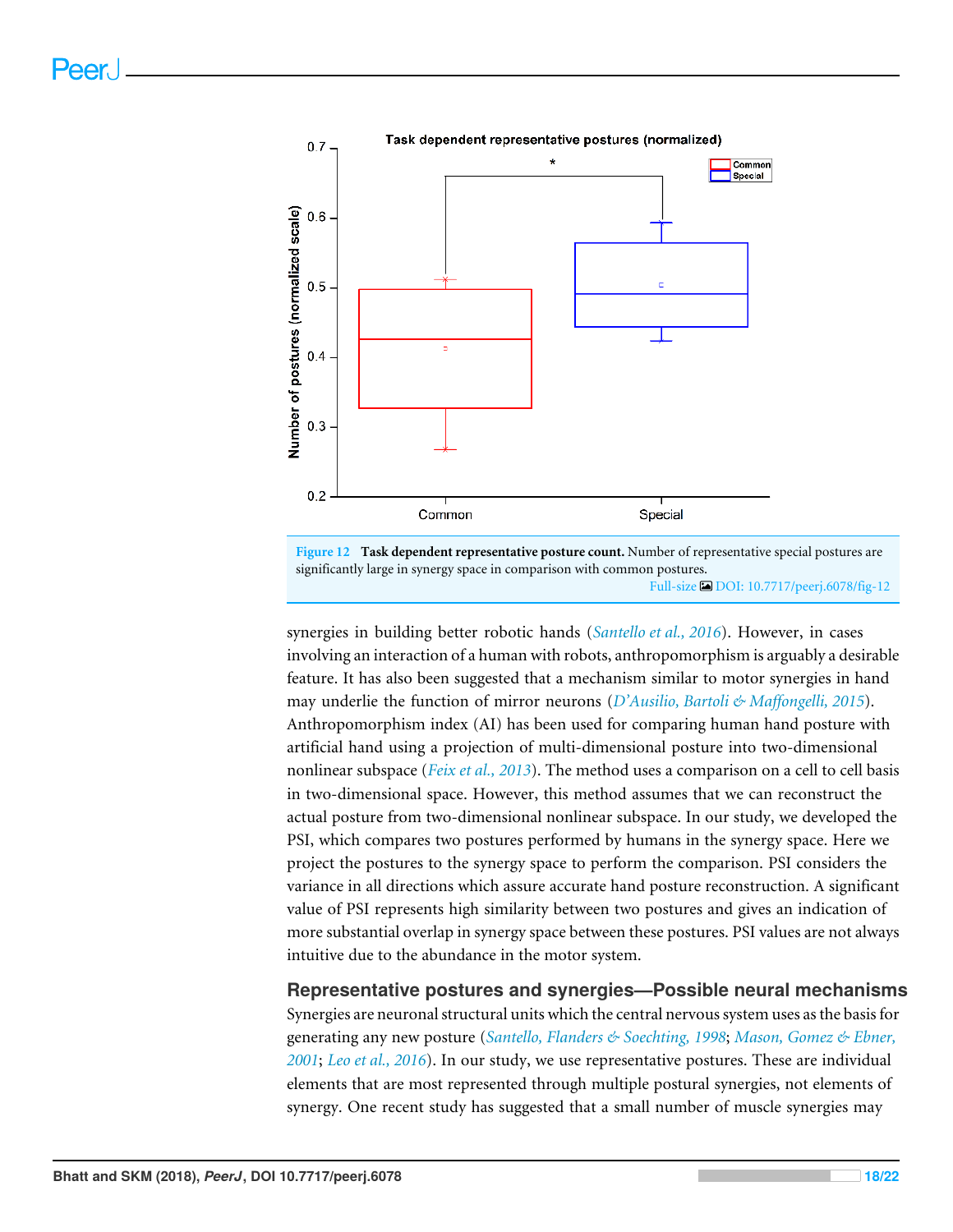underlie a large number of grasps (*Scano et al., 2018*). Our results, in the joint angle space, agrees with these results; further, we present the common postures across participants. Several studies have documented evidence for synergistic movement of fingers through neural stimulating (*Gentner & Classen, 2006*; *Gentner et al., 2010*) in primary motor cortex, similar to a study that involves grasping of an imagined object (*Santello, Flanders & Soechting, 1998*; *Leo et al., 2016*). These findings provide strong support to the notion of a synergistic representation in brain areas. We believe that our representative postures are those that seek equal action manifold in comparison to our large set of postures. Our finding also suggests that significantly large number of ''special'' postures are part of representative postures rather than common postures. We believe that this may be because a smaller number of synergies can capture overlearned tasks. But such smaller number of synergies may not be able to capture the tremendous behavioral flexibility in the human system (*Gentner et al., 2010*). Hence, common postures occupy lesser space and are more concentrated whereas ''special'' postures are spread across synergy space. Our method captures this effect reasonably well.

#### **Concluding comments**

In this study, we have defined, developed and demonstrated the use of a synergy based posture comparison index, PSI. It is also useful to classify postures as ''representative'' or otherwise. A limitation of the current approach is that comparison between two hand postures depends on the complexity of hand model. Our hand model consists of 21 DoF model, which does not account for the palm arch and wrist joints. PSI may give more insightful results for a complex model involving multiple degrees of freedom. Distribution of data may provide more hidden information about hand postures and will be able to produce more accurate results.

## **ADDITIONAL INFORMATION AND DECLARATIONS**

#### **Funding**

This work was funded by the Department of Science and Technology of India's Cognitive Science research initiative (grant number: SR/CSRI/97/2014(G)). The funders had no role in study design, data collection and analysis, decision to publish, or preparation of the manuscript.

#### **Grant Disclosures**

The following grant information was disclosed by the authors: Department of Science and Technology, India's Cognitive Science research initiative: SR/CSRI/97/2014(G).

#### **Competing Interests**

The authors declare there are no competing interests.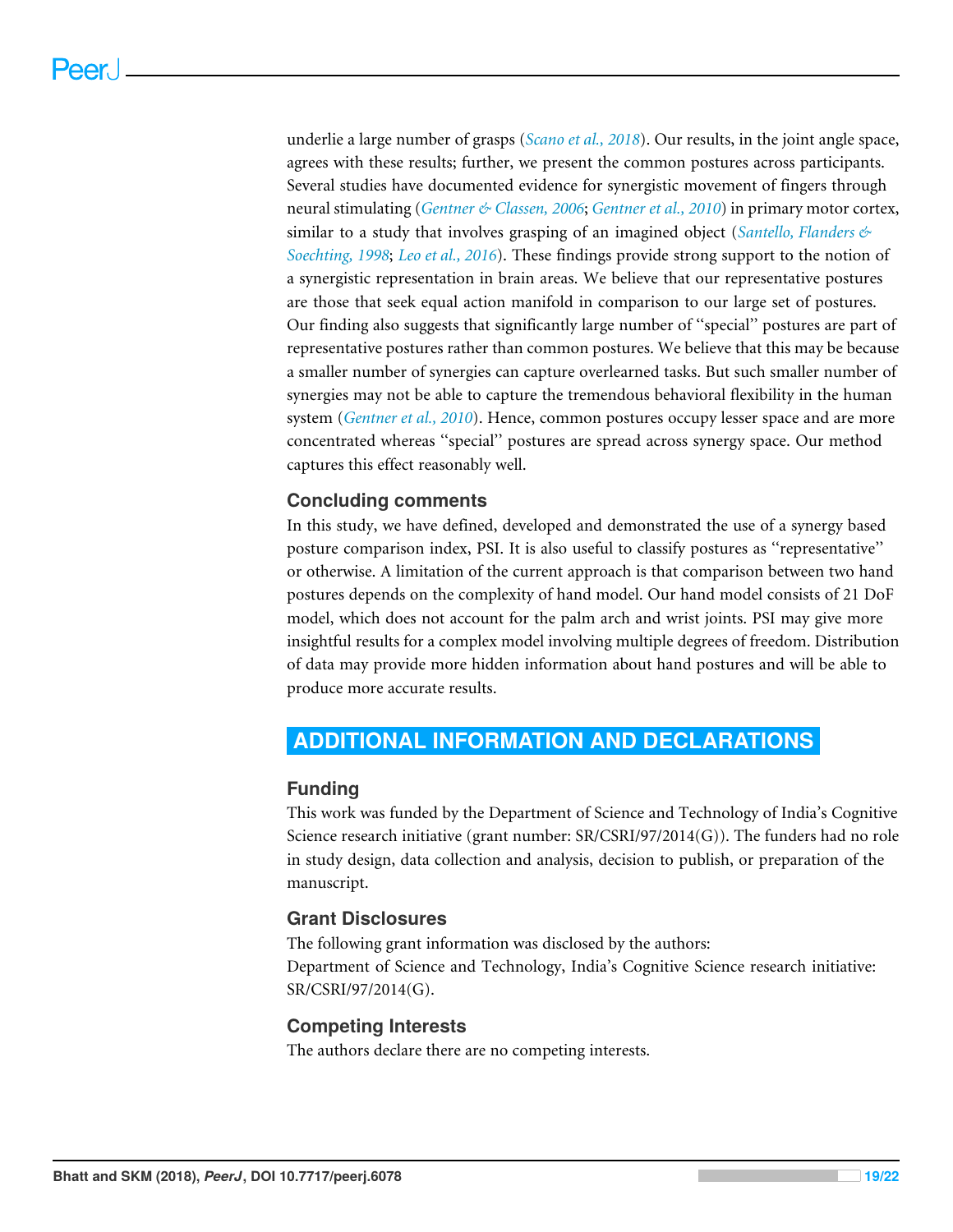#### **Author Contributions**

- Nayan Bhatt conceived and designed the experiments, performed the experiments, analyzed the data, prepared figures and/or tables, authored or reviewed drafts of the paper, approved the final draft.
- Varadhan SKM conceived and designed the experiments, contributed reagents/materials/analysis tools, authored or reviewed drafts of the paper, approved the final draft, acquired funding for the study.

#### **Human Ethics**

The following information was supplied relating to ethical approvals (i.e., approving body and any reference numbers):

Experimental procedures were approved by the Institutional Ethics Committee of IIT Madras (Approval number: IEC/2016/02/VSK-1/11).

#### **Data Availability**

The following information was supplied regarding data availability:

Bhatt, Nayan; SKM, Varadhan (2018): Posture similarity index: a method to compare hand postures in synergy space. figshare. Dataset. https://doi.org/10.6084/m9.figshare. 7325495.v1.

#### **Supplemental Information**

Supplemental information for this article can be found online at http://dx.doi.org/10.7717/ peerj.6078#supplemental-information.

## **REFERENCES**

- **Brown CY, Asada HH. 2007.** Inter-finger coordination and postural synergies in robot hands via mechanical implementation of principal components analysis. In: *Intelligent robots and systems, 2007. IROS 2007. IEEE/RSJ international conference on*. Piscataway: IEEE, 2877–2882.
- **Bullock IM, Borràs J, Dollar AM. 2012.** Assessing assumptions in kinematic hand models: a review. In: *Biomedical Robotics and Biomechatronics (BioRob), 2012 4th IEEE RAS & EMBS international conference on*. Piscataway: IEEE, 139–146.
- **Cavallo A, Koul A, Ansuini C, Capozzi F, Becchio C. 2016.** Decoding intentions from movement kinematics. *Scientific Reports* **6**:37036 DOI 10.1038/srep37036.
- **Cerveri P, De Momi E, Lopomo N, Baud-Bovy G, Barros RML, Ferrigno G. 2007.** Finger kinematic modeling and real-time hand motion estimation. *Annals of Biomedical Engineering* **35**:1989–2002 DOI 10.1007/s10439-007-9364-0.
- **Ciocarlie MT, Allen PK. 2009.** Hand posture subspaces for dexterous robotic grasping. *The International Journal of Robotics Research* **28**:851–867 DOI 10.1177/0278364909105606.
- **Cobos S, Ferre M, Ángel Sánchez-Urán M, Ortego J, Aracil R. 2010.** Human hand descriptions and gesture recognition for object manipulation. *Computer Methods in Biomechanics and Biomedical Engineering* **13**:305–317 DOI 10.1080/10255840903208171.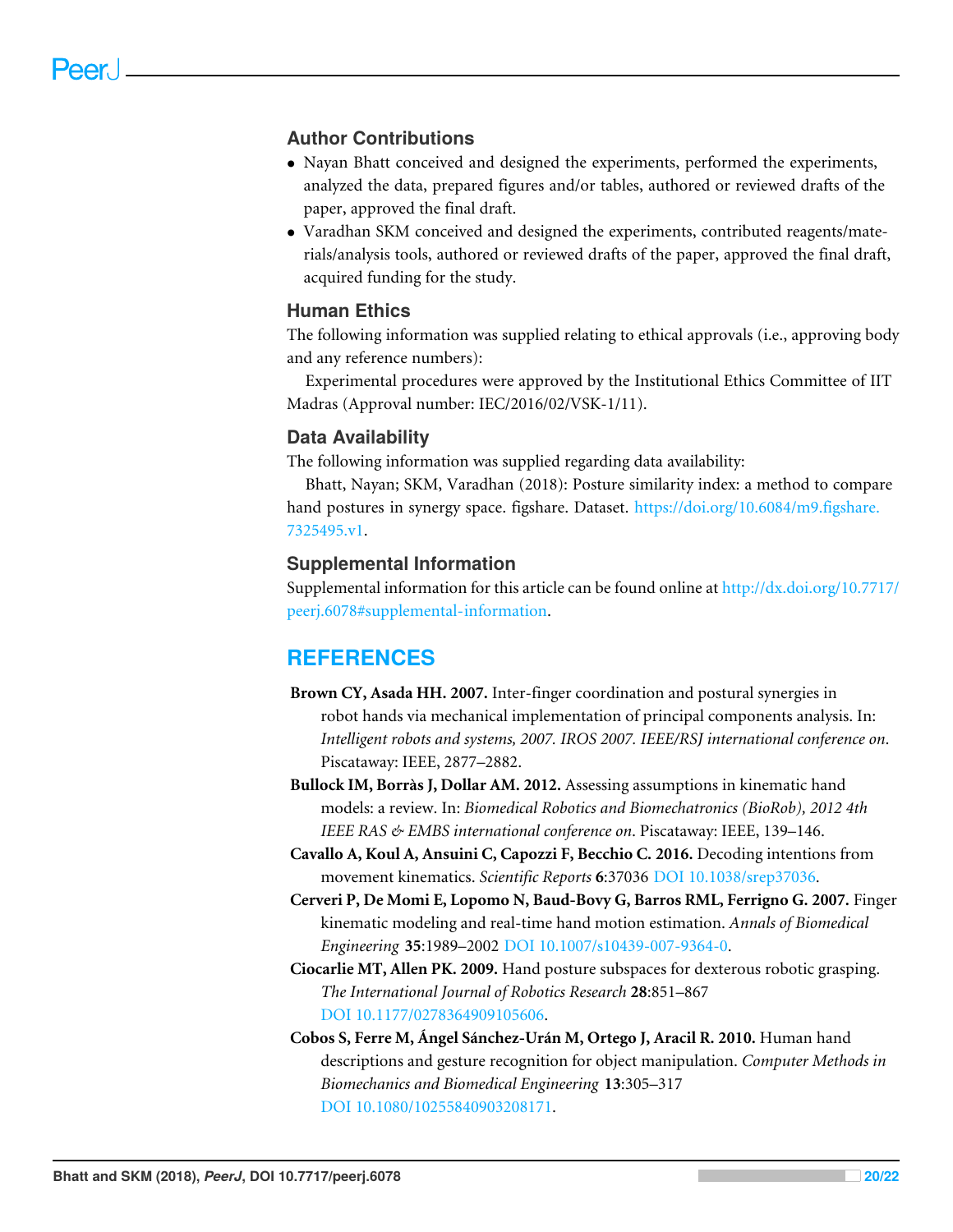- **Cobos S, Ferre M, Uran MS, Ortego J, Pena C. 2008.** Efficient human hand kinematics for manipulation tasks. In: *Intelligent robots and systems, 2008. IROS 2008. IEEE/RSJ international conference on*. Piscataway: IEEE, 2246–2251.
- **D'Ausilio A, Bartoli E, Maffongelli L. 2015.** Grasping synergies: a motor-control approach to the mirror neuron mechanism. *Physics of Life Reviews* **12**:91–103 DOI 10.1016/j.plrev.2014.11.002.
- **Della Santina C, Bianchi M, Averta G, Ciotti S, Arapi V, Fani S, Battaglia E, Catalano MG, Santello M, Bicchi A. 2017.** Postural hand synergies during environmental constraint exploitation. *Frontiers in Neurorobotics* **11**:41 DOI 10.3389/fnbot.2017.00041.
- **Deuschl G, Raethjen J, Lindemann M, Krack P. 2001.** The pathophysiology of tremor. *Muscle & Nerve* **24**:716–735 DOI 10.1002/mus.1063.
- **Eppner C, Deimel R, Álvarez Ruiz J, Maertens M, Brock O. 2015.** Exploitation of environmental constraints in human and robotic grasping. *The International Journal of Robotics Research* **34**:1021–1038 DOI 10.1177/0278364914559753.
- **Fahn S, Jankovic J, Hallett M. 2011.** *Principles and practice of movement disorders E-book*. Beijing: Elsevier Health Sciences.
- **Fani S, Bianchi M, Jain S, Pimenta Neto JS, Boege S, Grioli G, Bicchi A, Santello M. 2016.** Assessment of myoelectric controller performance and kinematic behavior of a novel soft synergy-inspired robotic hand for prosthetic applications. *Frontiers in Neurorobotics* **10**:11 DOI 10.3389/fnbot.2016.00011.
- **Feix T, Romero J, Ek CH, Schmiedmayer H-B, Kragic D. 2013.** A metric for comparing the anthropomorphic motion capability of artificial hands. *IEEE Transactions on Robotics* **29**:82–93 DOI 10.1109/TRO.2012.2217675.
- **Gentner R, Classen J. 2006.** Modular organization of finger movements by the human central nervous system. *Neuron* **52**:731–742 DOI 10.1016/j.neuron.2006.09.038.
- **Gentner R, Gorges S, Weise D, Aufm Kampe K, Buttmann M, Classen J. 2010.** Encoding of motor skill in the corticomuscular system of musicians. *Current Biology* **20**:1869–1874 DOI 10.1016/j.cub.2010.09.045.
- **Hoyet L, Ryall K, McDonnell R, O'Sullivan C. 2012.** Sleight of hand: perception of finger motion from reduced marker sets. In: *Proceedings of the ACM SIGGRAPH symposium on interactive 3D graphics and games*. New York: ACM, 79–86.
- **Jazar RN. 2010.** *Theory of applied robotics: kinematics, dynamics, and control*. 2nd edition. New York: Springer US.
- **Leo A, Handjaras G, Bianchi M, Marino H, Gabiccini M, Guidi A, Scilingo EP, Pietrini P, Bicchi A, Santello M, Ricciardi E. 2016.** A synergy-based hand control is encoded in human motor cortical areas. *eLife* **5**:e13420 DOI 10.7554/eLife.13420.
- **Mason CR, Gomez JE, Ebner TJ. 2001.** Hand synergies during reach-to-grasp. *Journal of Neurophysiology* **86**:2896–2910 DOI 10.1152/jn.2001.86.6.2896.
- **McAuley JH, Marsden CD. 2000.** Physiological and pathological tremors and rhythmic central motor control. *Brain* **123**:1545–1567 DOI 10.1093/brain/123.8.1545.
- **Rezzoug N, Gorce P. 2008.** Prediction of fingers posture using artificial neural networks. *Journal of Biomechanics* **41(12)**:2743–2749 DOI 10.1016/j.jbiomech.2008.06.005.